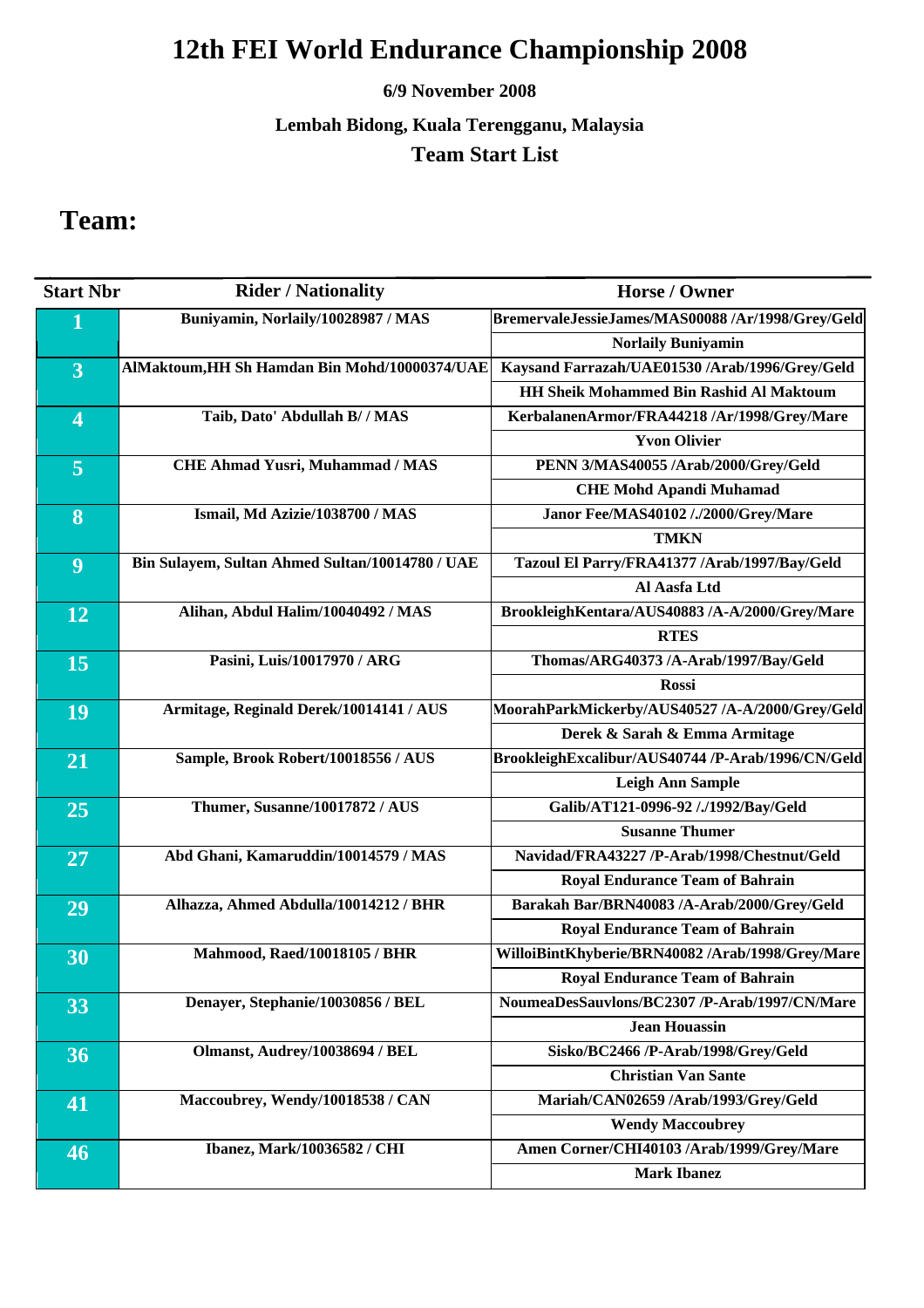### **6/9 November 2008**

### **Lembah Bidong, Kuala Terengganu, Malaysia Team Start List**

## **Team:**

| <b>Start Nbr</b> | <b>Rider / Nationality</b>                | Horse / Owner                                   |
|------------------|-------------------------------------------|-------------------------------------------------|
| 49               | Gaona, Mauricio/10039727 / COL            | Teodoro/CHI40030 /A-Arab/1999/Grey/Geld         |
|                  |                                           | <b>Ruben Parra Gaete</b>                        |
| 50               | Mutis, Cristina/10032309 / COL            | Barak/C13631/05 /Arab/2000/Grey/Geld            |
|                  |                                           | <b>Alejandro Rossi</b>                          |
| 51               | Delgado Cerdas, Oscar/10040712 / COS      | Faraon/CRC00082 /A-Arab/1992/Grey/Geld          |
|                  |                                           | Guillermo Salazar Palavicini                    |
| 52               | Zamora Rodriguez, Diego/10040710 / COS    | Samuray/CRC40097 /Arab/1999/Grey/Geld           |
|                  |                                           | <b>Marcial Zamora Miranda</b>                   |
| 56               | Dietsch, Pascale/10015160 / FRA           | HifraneDuBarthas/FRA09978 /Cbreed/1995/Bay/Mare |
|                  |                                           | <b>Regis Kuntz</b>                              |
| 58               | Lafaure, Julien/10018156 / FRA            | Jharez De Cabirat/FRA13111 /Arab/1997/Grey/Geld |
|                  |                                           | <b>Jean Noel Lafaure</b>                        |
| 64               | Yeoman, Christine/10014040 / UK           | L M Midday/ARG40520 /Arab/1999/Grey/Mare        |
|                  |                                           | <b>Christine Yeoman</b>                         |
| 77               | Hasumi, Seiichi/10017674 / JAP            | SMR Fayette De Cameo/USA08703 /./1995/Bay/Mare  |
|                  |                                           | Seiichi Hasumi                                  |
| 78               | Ozawa, Kiyoshi/10021443 / JAP             | Sarahs Song/USA40837 /Arab/1998/Bay/Mare        |
|                  |                                           | David Kaden & Tracy Webb                        |
| 83               | Van Der Velde, Yvonne/10013959 / NET      | Joy Escobar/NED41168 /Arab/1998/Bay/Geld        |
|                  |                                           | <b>Y. Van Der Velde</b>                         |
| 84               | Smith, Andrea/10033110 / NZL              | Sierra Nevada/ /A-Arab/1998/Grey/Geld           |
|                  |                                           | <b>Andrea Smith</b>                             |
| 85               | Smestad, Camilla/10013960 / NOR           | AK-Cadiz/NOR02017 /Crsbreed/1997/Chestnut/Geld  |
|                  |                                           | <b>Terje Smestad</b>                            |
| 95               | Al Marri, Abdulla Towaim/10020907 / QTR   | Kirquiz/FRA41970 /Arab/1998/Chestnut/Geld       |
|                  |                                           | Al Shaqab Endurance Team                        |
| 98               | Al Nuaimi, Mohammed Tahous/10014695 / QTR | Istanboul/FRA10959 /P-Arab/1996/Grey/Mare       |
|                  |                                           | Al Shaqab Endurance Team                        |
| <b>100</b>       | Melbard, Nikolay/10013989 / RUS           | Magnum 68/GER27682 /A-Arab/1996/Chestnut/Geld   |
|                  |                                           | <b>Melbard Nikolay</b>                          |
| <b>101</b>       | <b>Boulbol, Feras/10020139 / SLO</b>      | Medina/SVK00291 /Arab/1999/Chestnut/Mare        |
|                  |                                           | <b>Hilmi Boulbol</b>                            |
| <b>102</b>       | Safranova, Katarina/10039913 / SLO        | Nazira/SVK40018 /Arab/2000/Grey/Mare            |
|                  |                                           | <b>Hilmi Boulbol</b>                            |
| 104              | <b>Muller, Naomi/10019846 / SAF</b>       | Khyber/RSA40109 /Arab/2000/Grey/Geld            |
|                  |                                           | <b>Naomi Muller</b>                             |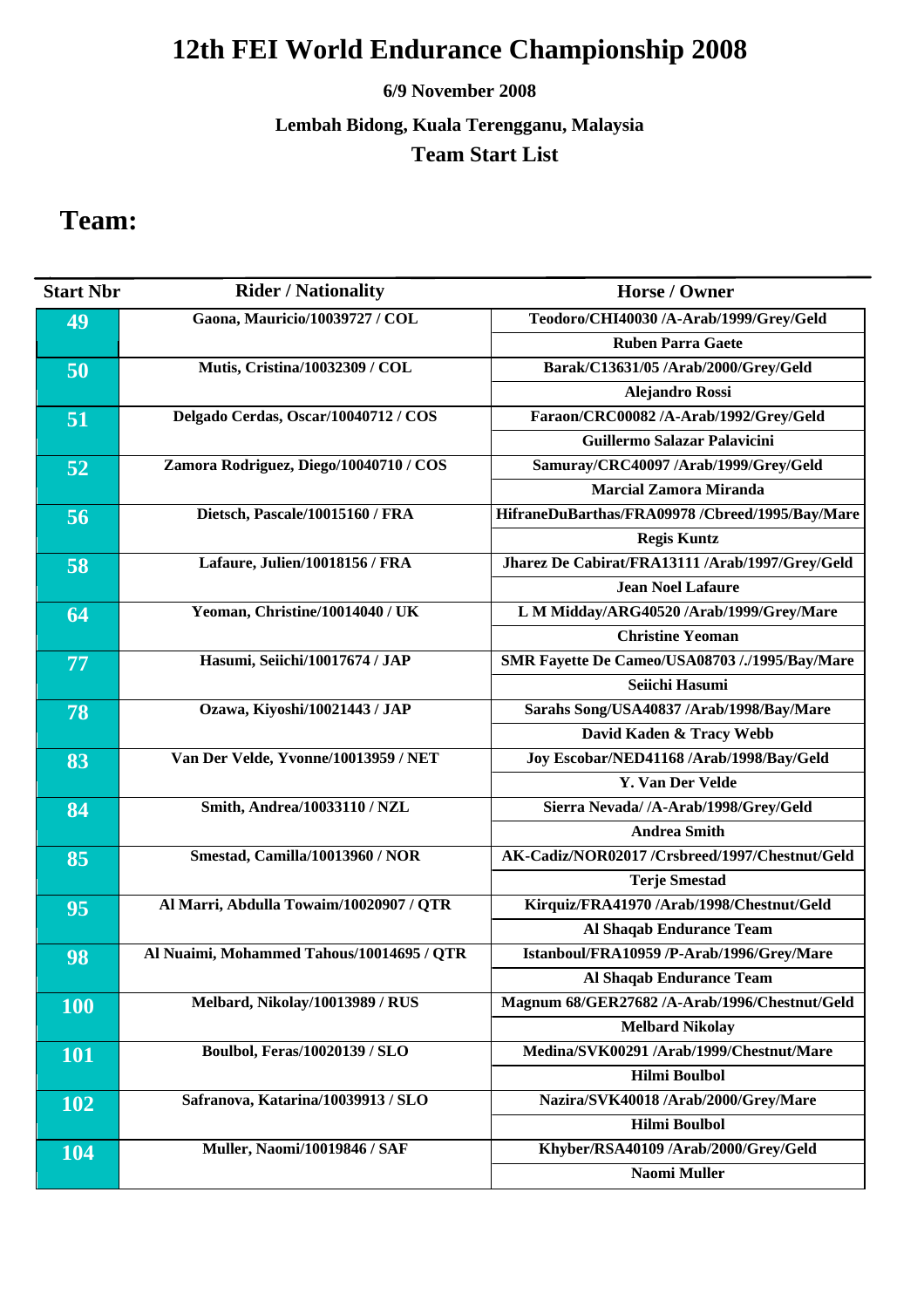### **6/9 November 2008**

**Lembah Bidong, Kuala Terengganu, Malaysia Team Start List** 

## **Team:**

| <b>Start Nbr</b> | <b>Rider / Nationality</b>                     | Horse / Owner                                    |
|------------------|------------------------------------------------|--------------------------------------------------|
| 111              | Saenz Curto, Carlota/10038363 / SPA            | Mimosa/ESP04205 /./1992/Grey/Stall               |
|                  |                                                | <b>Carlota Saez Curto</b>                        |
| 114              | Schultz, Anneli/10018476 / SWE                 | Nowator/SWE03122 /Arab/1999/Grey/Geld            |
|                  |                                                | <b>Anneli Schultz</b>                            |
| 115              | Munger, Veronika/10013995 / SWI                | Jannik Ch/SWI63594 /Arab/1997/Bay/Geld           |
|                  |                                                | <b>Munger Veronika</b>                           |
| <b>116</b>       | Yusof, Zainuddin/10038705 / MAS                | Texas/MAS40106 /Arab/2001/Grey/Geld              |
|                  |                                                | <b>TMKN</b>                                      |
| 117              | Hamid, Muhammad Firdaus/10044455 / MAS         | Ifra Des Jamets/FRA12315/Arab/1996/Chestnut/Geld |
|                  |                                                | Dato' Hj Abdullah Taib                           |
| 123              | Crandell, John/10017717 / USA                  | HH Saba Shams/USA41163 /Arab/1999/Grey/Geld      |
|                  |                                                | <b>Ann Crandell</b>                              |
| 125              | Kanavy, Valerie/10014017 / USA                 | Flash Flame/USA10776 /Arab/1998/Grey/Mare        |
|                  |                                                | <b>Valerie Kanavy</b>                            |
| 129              | Caceres Aranda, Juan Cruz/10036565 / URU       | Espartaco In/URU40051 /Crsbreed/1999/Bay/Geld    |
|                  |                                                | Haras Palmar De Porrua                           |
| 130              | Fernandez Danvila, Flavia Maria/10039859 / URU | Count Spot/URU40368 /Crsbreed/2000/Chestnut/Geld |
|                  |                                                | <b>Haras Valle Verde</b>                         |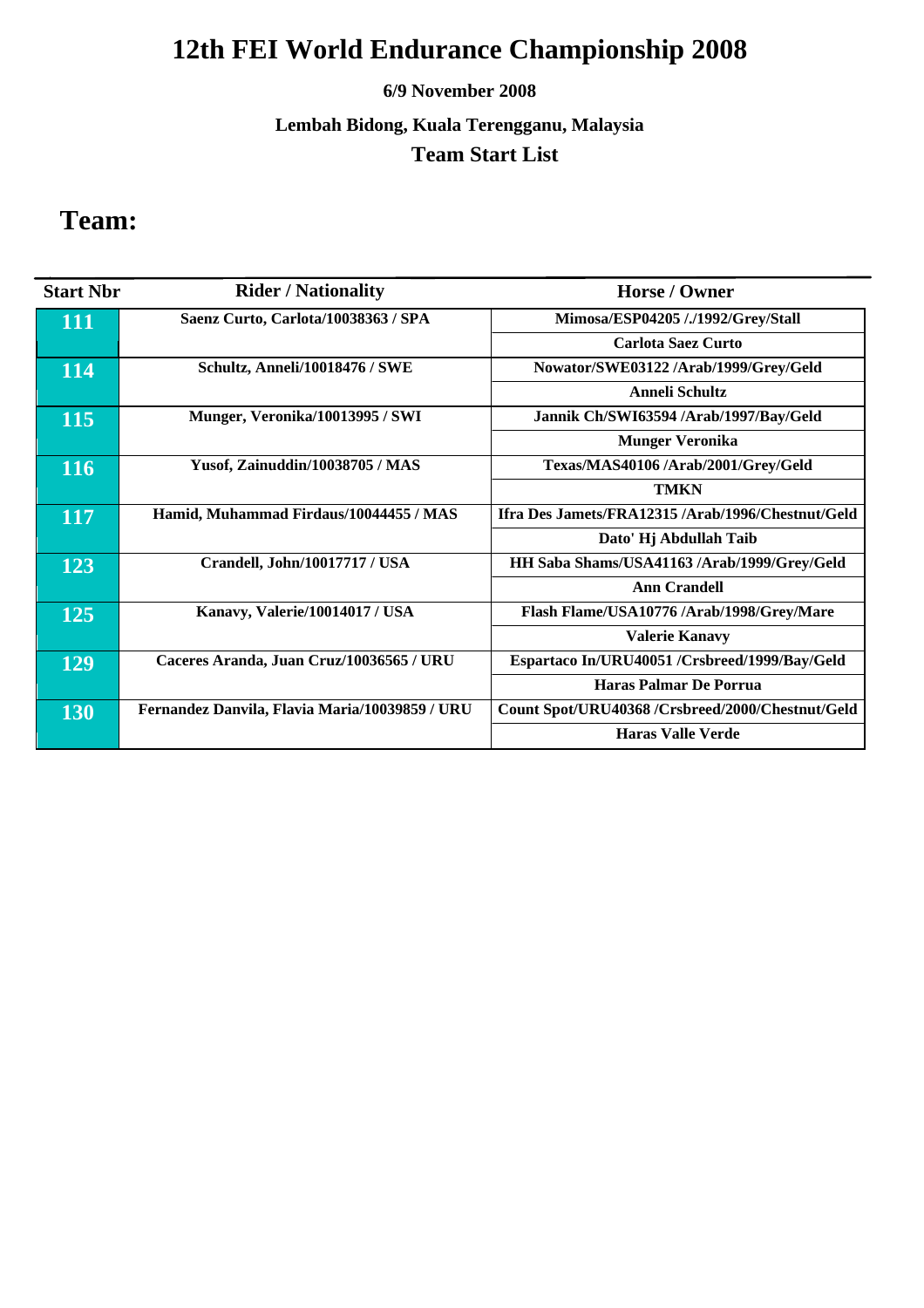### **6/9 November 2008**

**Lembah Bidong, Kuala Terengganu, Malaysia Team Start List** 

## **Team: Argentina**

| <b>Start Nbr</b> | <b>Rider / Nationality</b>                  | Horse / Owner                                   |
|------------------|---------------------------------------------|-------------------------------------------------|
| 7                | Dupin De Greenwalt, Carolina/10028559 / ARG | Jessie Q/ARG00926 /P-Arab/1996/Grey/Mare        |
|                  |                                             | Carolina Greenwalt                              |
| 16               | Tapia, Mercedes/10013827 / ARG              | Z Caipirinha/ARG40168 /./1999/Bay/Mare          |
|                  |                                             | Estanar S.A.                                    |
| 17               | Vargas, Sofia/10019719 / ARG                | Noe Khabik/ARG40336 /Arab/1998/Grey/Mare        |
|                  |                                             | <b>Rodolfo Sanches</b>                          |
| 18               | Vita, Agustin/10015014 / ARG                | Baraka Ibn Al Tamah/ARG00936 /Arab/1998/CN/Geld |
|                  |                                             | <b>Cal Ramon</b>                                |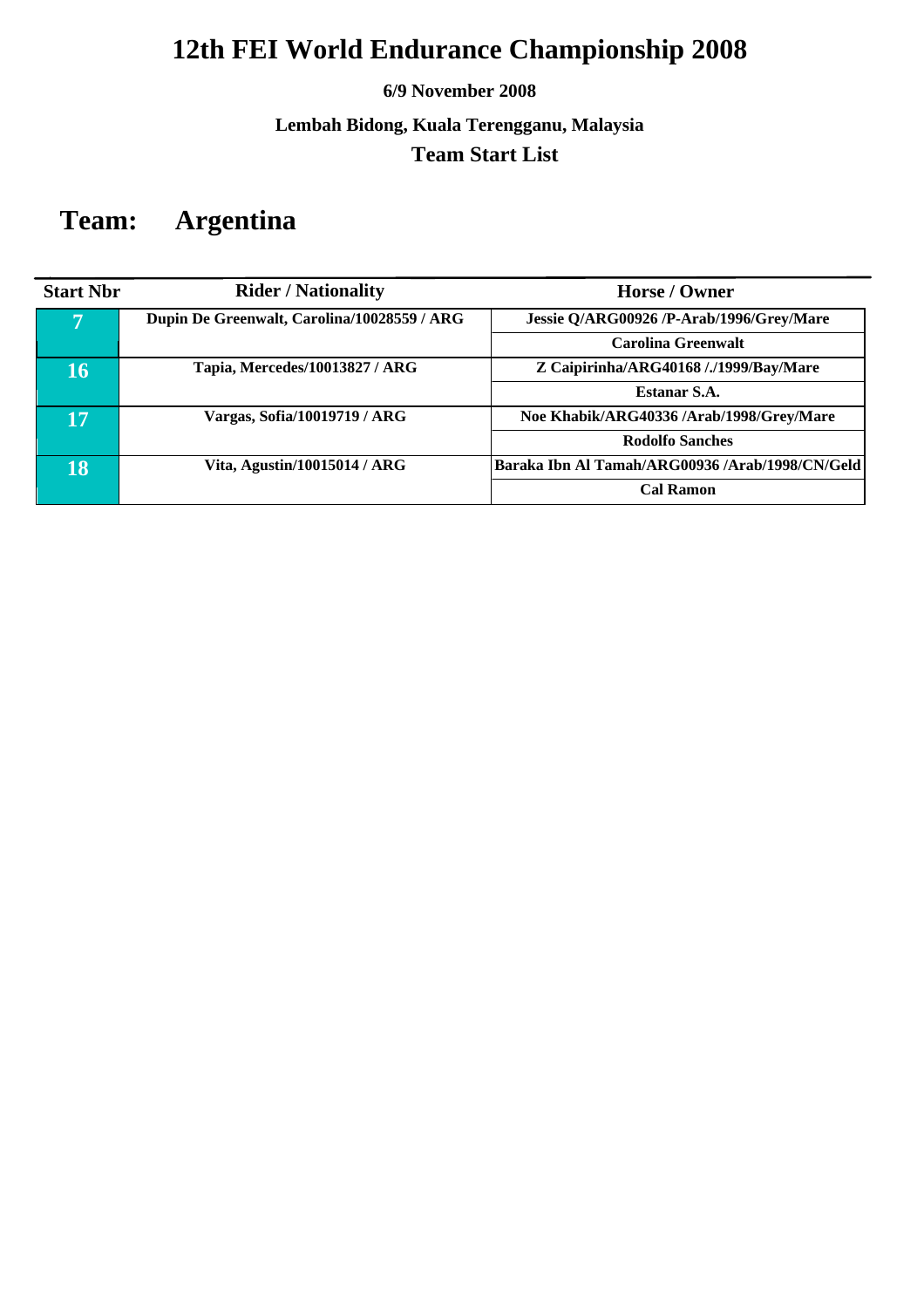### **6/9 November 2008**

### **Lembah Bidong, Kuala Terengganu, Malaysia Team Start List**

## **Team: Australia**

| <b>Start Nbr</b> | <b>Rider / Nationality</b>            | Horse / Owner                                    |
|------------------|---------------------------------------|--------------------------------------------------|
| 20               | Mcgaffin, Kristie/10013830 / AUS      | Tierview Maverick/AUS01655 /P-Arab/1997/Bay/Geld |
|                  |                                       | <b>Margaret Wade</b>                             |
| 22               | Sample, George Matthew/10018543 / AUS | BrookleighRicardo/AUS40749 /P-Arab/1998/CN/Geld  |
|                  |                                       | <b>Brook Sample</b>                              |
| 23               | Toft, Penny/10013832 / AUS            | Don/AUS02026 /A-Arab/1996/Bay/Geld               |
|                  |                                       | Peter Loft                                       |
| 24               | Wade, Margaret/10013834 / AUS         | China Doll/AUS01337 /P-Arab/1995/Grey/Mare       |
|                  |                                       | <b>Margaret Wade</b>                             |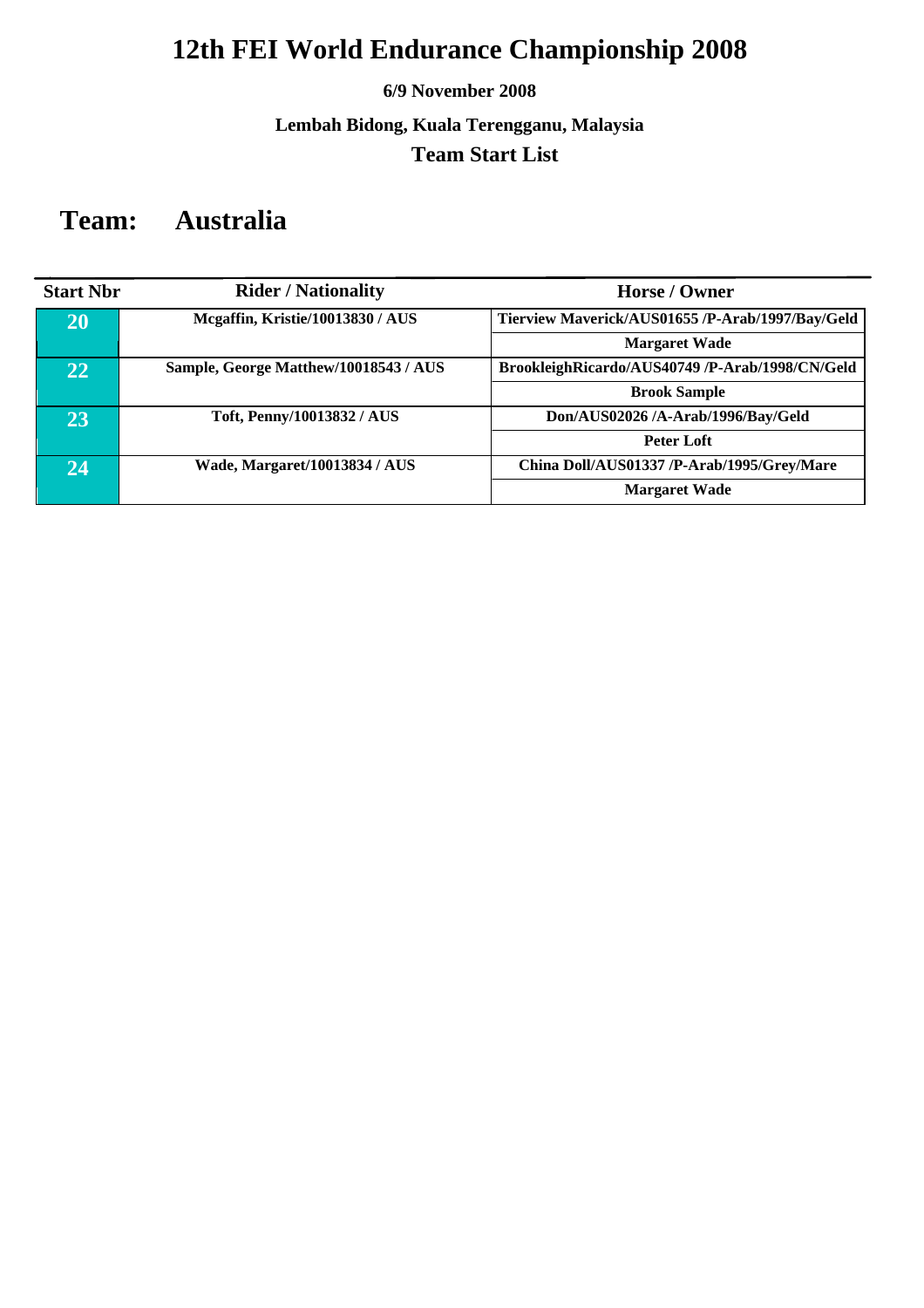### **6/9 November 2008**

### **Lembah Bidong, Kuala Terengganu, Malaysia Team Start List**

## **Team: Bahrain**

| <b>Start Nbr</b> | <b>Rider / Nationality</b>                       | Horse / Owner                                                                                       |
|------------------|--------------------------------------------------|-----------------------------------------------------------------------------------------------------|
| $\overline{2}$   | AlKhalifa, HH Sh Khalid Bin Hamad/10015042 / BHR | Kheopsy Du Pilat/CHI40038 /A-Arab/1997/CN/Mare                                                      |
|                  |                                                  | <b>ISN</b>                                                                                          |
| 13               |                                                  | AlKhalifa, HH Sh Nasser Bin Hamad/10018838 / BHR   Basic Instinct/BLU41210AERA /Arab/1993/Grey/Geld |
|                  |                                                  | <b>ISN</b>                                                                                          |
| 26               | Al Doseri, Ghazi Mohd Ahmed/10017477 / BHR       | Mexico/BRN40066 /A-Arab/1998/L Bay/Geld                                                             |
|                  |                                                  | <b>Royal Endurance Team of Bahrain</b>                                                              |
| 31               | Taher Yousif, Yousif Ali/10020248 / BHR          | Ganda Koy/FRA11795 /P-Arab/1996/Grey/Geld                                                           |
|                  |                                                  | <b>Royal Endurance Team of Bahrain</b>                                                              |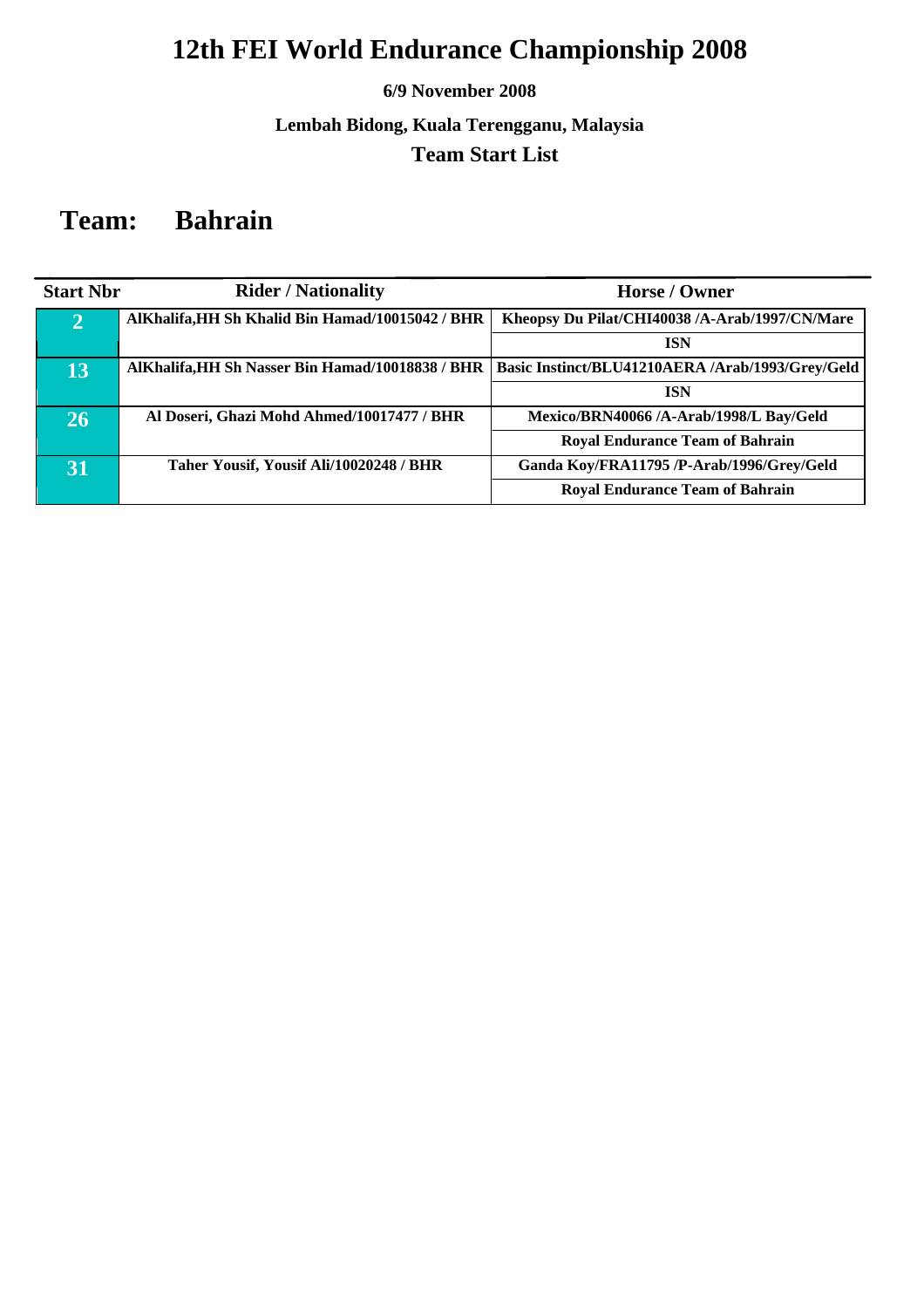### **6/9 November 2008**

**Lembah Bidong, Kuala Terengganu, Malaysia Team Start List** 

## **Team: Belgium**

| <b>Start Nbr</b> | <b>Rider / Nationality</b>         | Horse / Owner                                 |
|------------------|------------------------------------|-----------------------------------------------|
| 32               | Boulanger, Karin/10014168 / BEL    | Poespass/A8794/Arab/1995/Chestnut/Geld        |
|                  |                                    | <b>Huguette Jadoul</b>                        |
| 34               | Di Geronimo, Pietro/10032032 / BEL | SD Mengali/BA4443 /Arab/1999/Chestnut/Geld    |
|                  |                                    | Pietro Di Geronimo                            |
| 35               | Jaumotte, Rachel/10021953 / BEL    | Rukban Dikruhu MMN/BA4196 /Arab/1998/CN/Geld  |
|                  |                                    | <b>Rachel Jaumotte</b>                        |
| 37               | Pereira, Maritza/10037492 / BEL    | Taborah De Sier/BEL12062 /Arab/1996/Grey/Mare |
|                  |                                    | <b>Julie Otjacques</b>                        |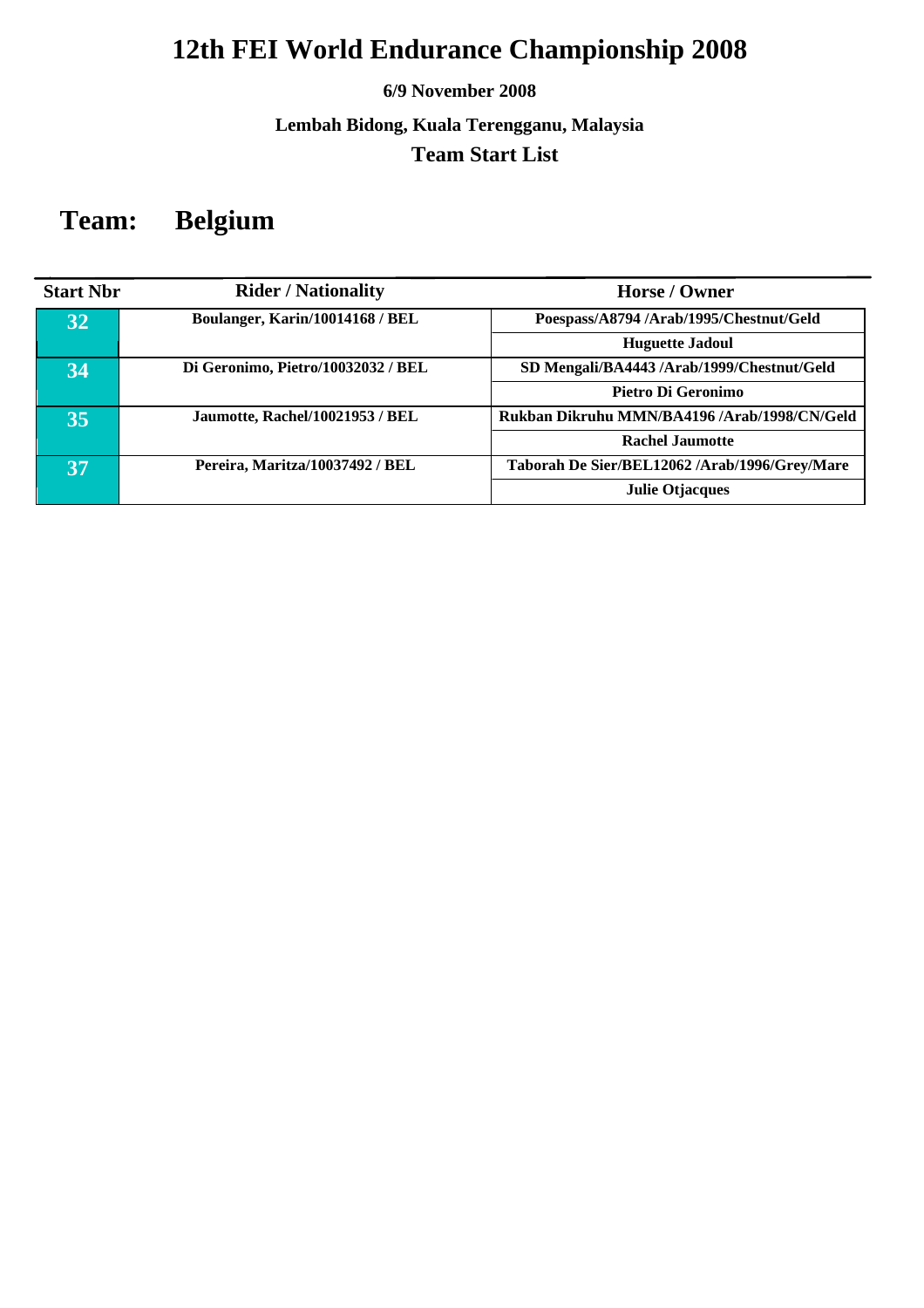### **6/9 November 2008**

### **Lembah Bidong, Kuala Terengganu, Malaysia Team Start List**

## **Team: Canada**

| <b>Start Nbr</b> | <b>Rider / Nationality</b>           | Horse / Owner                                |
|------------------|--------------------------------------|----------------------------------------------|
| 38               | Benns, Wendy/10018534 / CAN          | Supreme Justice/CAN40173 /Arab/1999/Bay/Geld |
|                  |                                      | <b>Wendy Benns</b>                           |
| $\overline{40}$  | Gielen, Robert/10018527 / CAN        | F.C. Galaxy/CAN02782 /Arab/1997/Bay/Geld     |
|                  |                                      | <b>Robert Gielen</b>                         |
| 42               | <b>Sturley, Ruth/10017844 / CAN</b>  | RBF Super Sport/CAN02334 /Arab/1993/CN/Geld  |
|                  |                                      | <b>Ruth Sturley</b>                          |
| 43               | <b>Vinton, Yvette/10013858 / CAN</b> | Teese/CAN40148/Arab/2000/Chestnut/Geld       |
|                  |                                      | <b>Yvette Vinton</b>                         |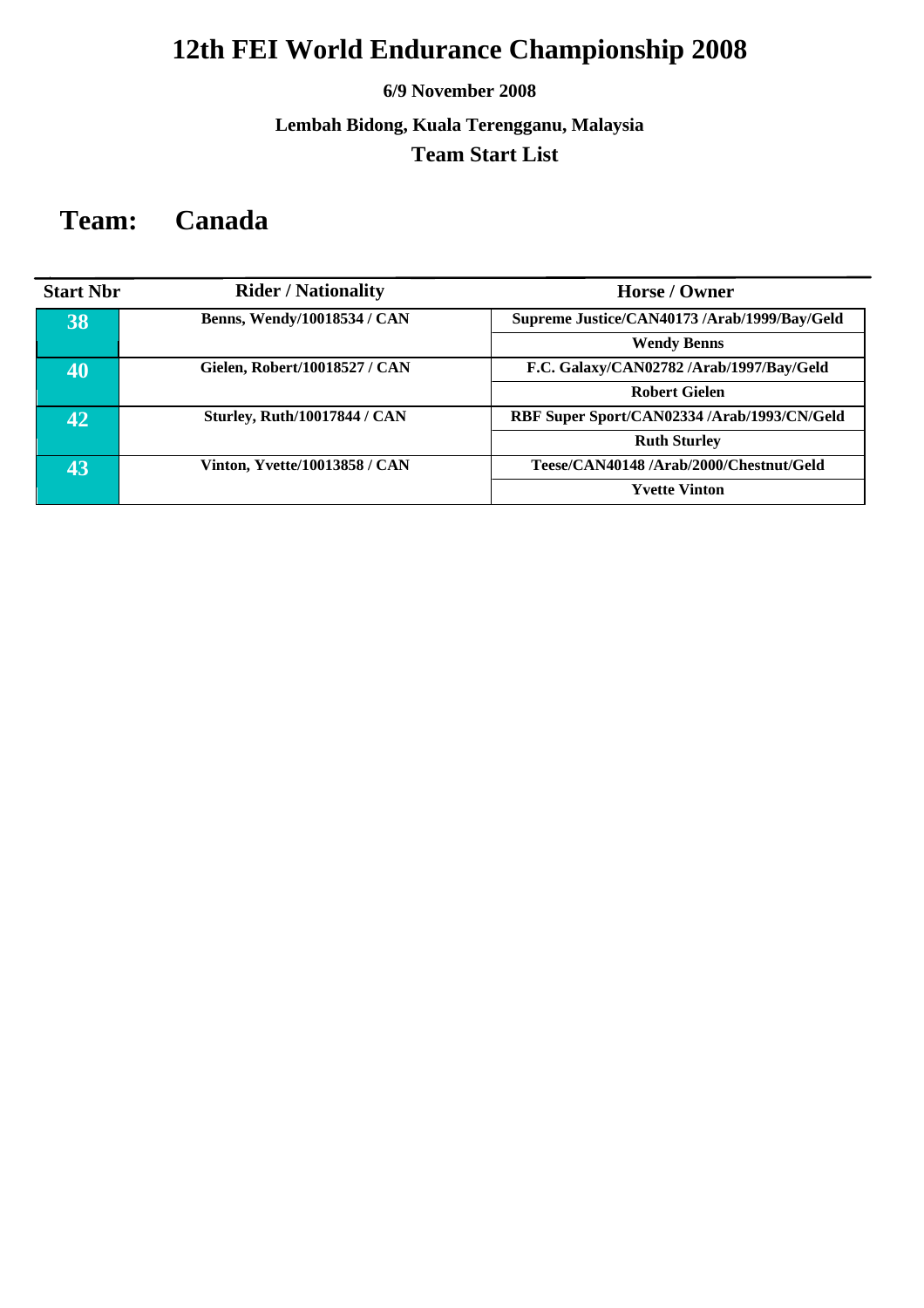### **6/9 November 2008**

### **Lembah Bidong, Kuala Terengganu, Malaysia Team Start List**

## **Team: Chile**

| <b>Start Nbr</b> | <b>Rider / Nationality</b>     | Horse / Owner                                |
|------------------|--------------------------------|----------------------------------------------|
| 44               | Arcaya, Ricardo/10032802 / CHI | Don Pancho/CHI40077/Arab/1999/White/Geld     |
|                  |                                | Ricardo Arcaya                               |
| 45               | Figueroa, Pablo/10040004 / CHI | Garota/CHI40122 /A-Arab/1999/Bay/Mare        |
|                  |                                | Pablo Figueroa                               |
| 47               | Novoa, Ana/10013863 / CHI      | Pistrat/CHI40014 /Arab/1998/Bay/Geld         |
|                  |                                | Ana Mara-a Novoa                             |
| 48               | Searle, Enrique/10040003 / CHI | Mantequilla/CHI40121 /A-Arab/2001/White/Mare |
|                  |                                | <b>Enrique Searle</b>                        |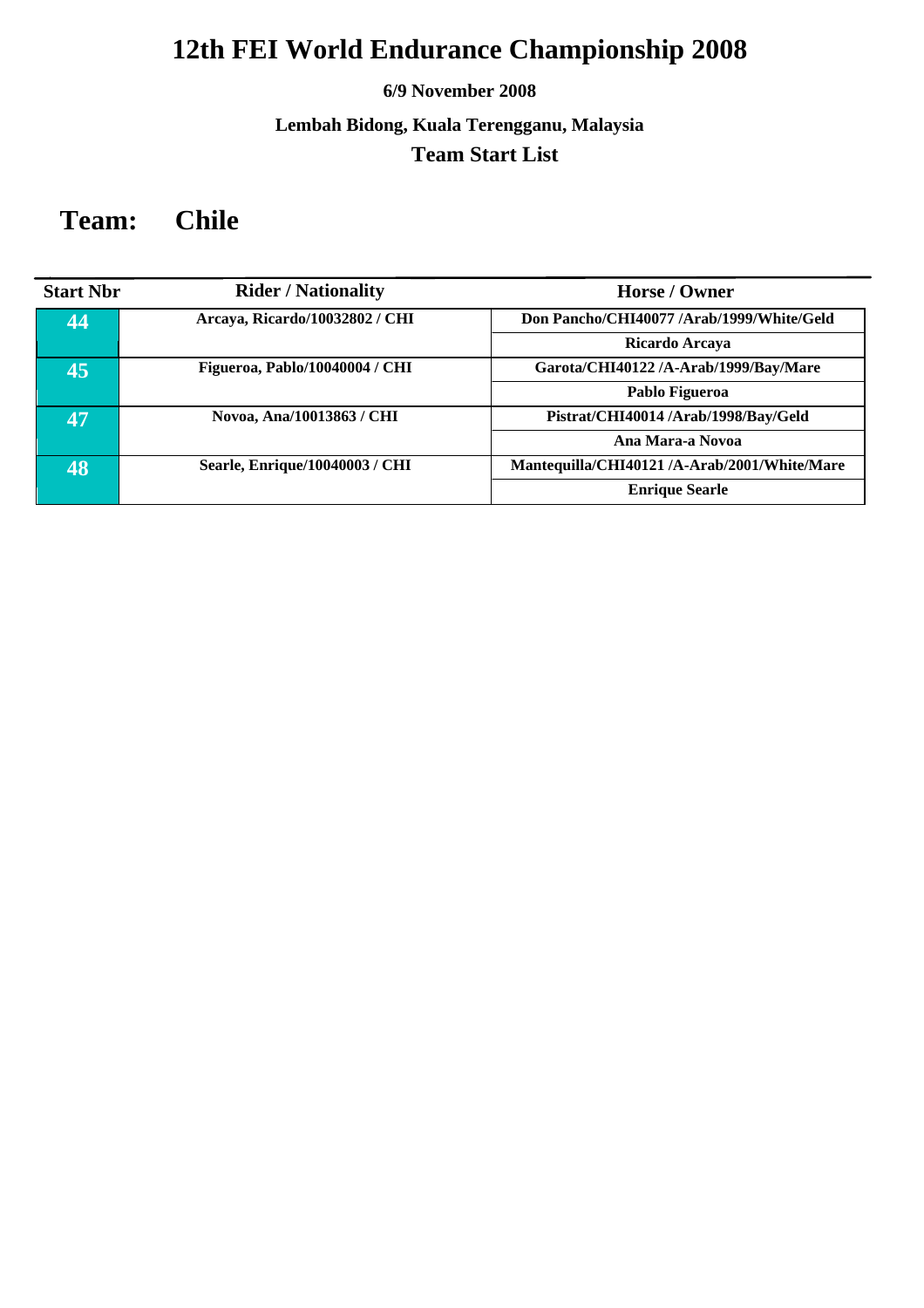### **6/9 November 2008**

### **Lembah Bidong, Kuala Terengganu, Malaysia Team Start List**

### **Team: France**

| <b>Start Nbr</b> | <b>Rider / Nationality</b>            | Horse / Owner                                     |
|------------------|---------------------------------------|---------------------------------------------------|
| 53               | Atger, Virginie/10014473 / FRA        | Hadia De Jalima/FRA41166 /Arab/1998/Chestnut/Geld |
|                  |                                       | <b>Jean Claude Guillaume</b>                      |
| 54               | Benoit, Philippe/10019322 / FRA       | Akim Du Boulve/FRA13378 /Arab/1998/Roan/Geld      |
|                  |                                       | <b>Philippe Benoit</b>                            |
| 55               | Denayer, Caroline/10018182 / FRA      | Gwellik Du Parc/FRA09102/Arab/1994/Chestnut/Geld  |
|                  |                                       | <b>Caroline Denayer Gad</b>                       |
| 57               | Frances, Jean Philippe/10013891 / FRA | Hanaba Du Bois/FRA40808 /Arab/1995/Grey/Mare      |
|                  |                                       | <b>Gilles Amphour</b>                             |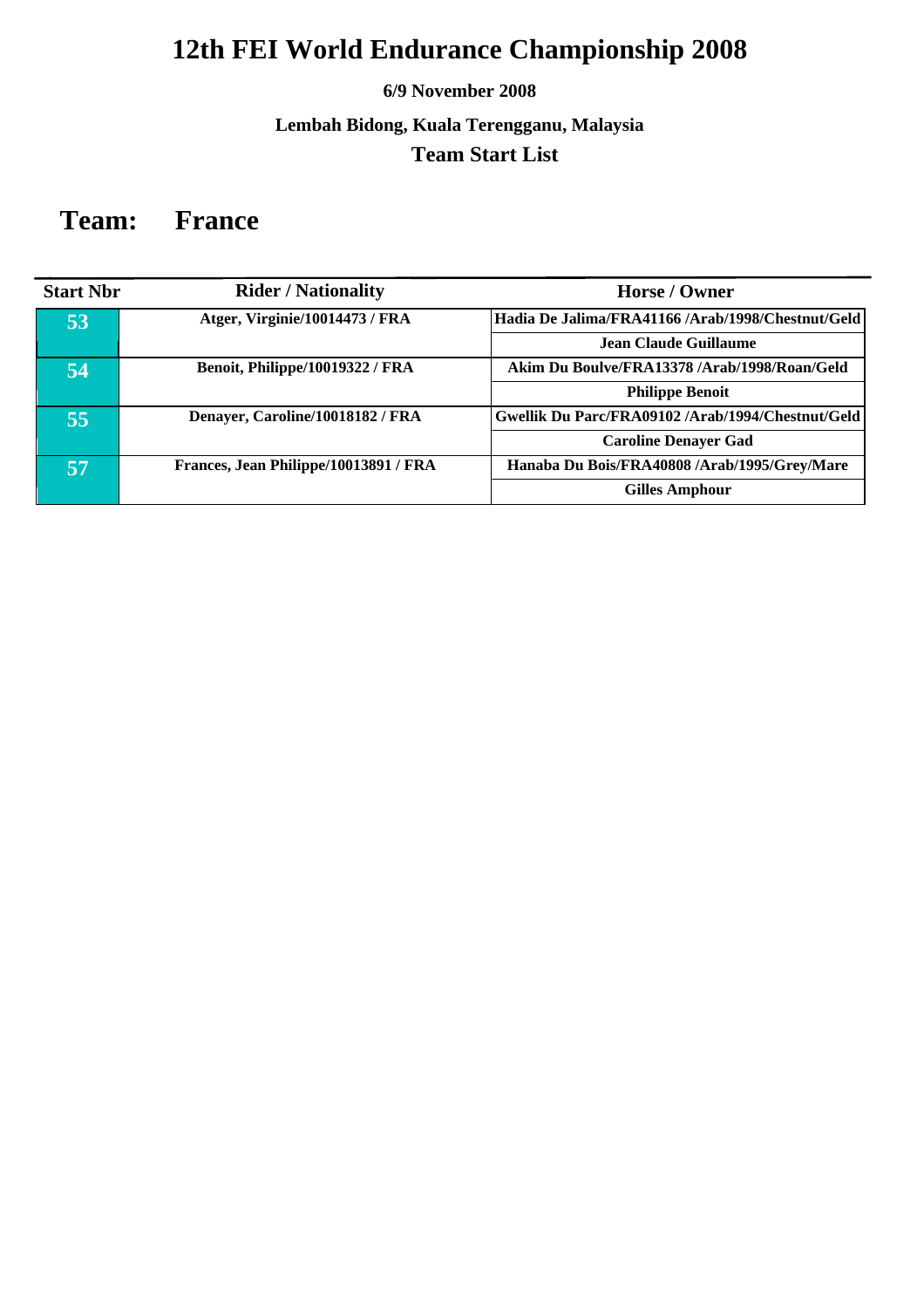### **6/9 November 2008**

**Lembah Bidong, Kuala Terengganu, Malaysia Team Start List** 

# **Team: Germany**

| <b>Start Nbr</b> | <b>Rider / Nationality</b>            | Horse / Owner                                  |
|------------------|---------------------------------------|------------------------------------------------|
| 59               | <b>Arnold, Melanie/10013908 / GER</b> | Jestime/DE304049683397 /A-Arab/1997/D Bay/Mare |
|                  |                                       | <b>Adolf Arnold</b>                            |
| 60               | Arnold, Sabrina/10013909 / GER        | Toni Maccaroni/GER40096 /./1999/Grey/Geld      |
|                  |                                       | <b>Adolf Arnold</b>                            |
| 62               | Hitzler, Belinda/10013917 / GER       | Iris De Soult/FRA10699 /./1996/Grey/Geld       |
|                  |                                       | <b>Stephan Schelldorf</b>                      |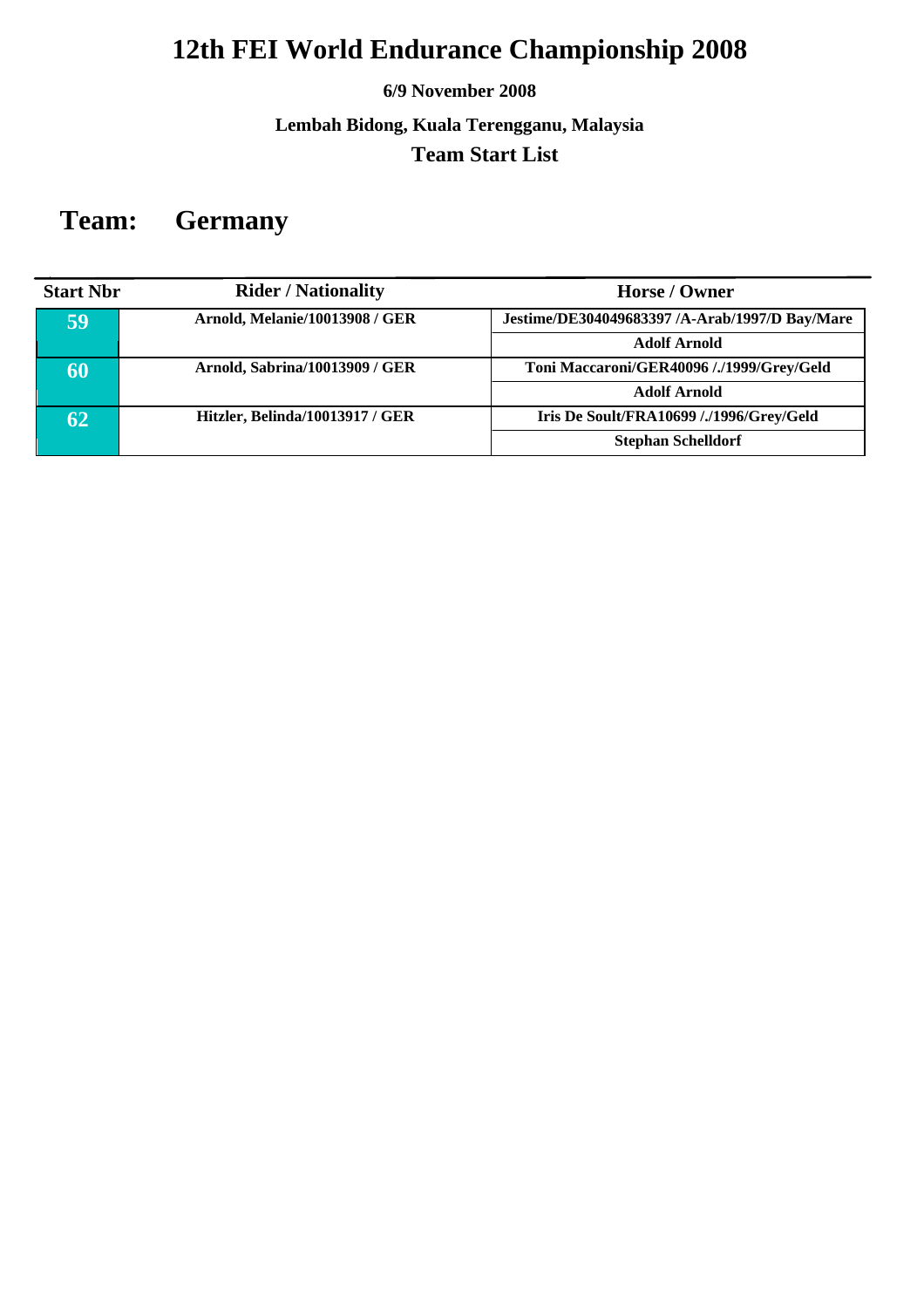### **6/9 November 2008**

**Lembah Bidong, Kuala Terengganu, Malaysia Team Start List** 

## **Team: Guatemala**

| <b>Start Nbr</b> | <b>Rider / Nationality</b>            | Horse / Owner                            |
|------------------|---------------------------------------|------------------------------------------|
| 65               | Lopez, Byron/10024810 / GUA           | Tahiti/GUA00229 /A-Arab/1998/Bay/Stall   |
|                  |                                       | <b>Byron Lopez</b>                       |
| 66               | Paiz Larrave, Fernando/10024808 / GUA | Farahon/GUA00227 /A-Arab/1997/Grey/Stall |
|                  |                                       | Luis Vega Aleman                         |
| 67               | Paiz Larrave, Laura/10018247 / GUA    | LM Ganador/GUA40043 /Arab/1999/Grey/Geld |
|                  |                                       | <b>Emilio Eva</b>                        |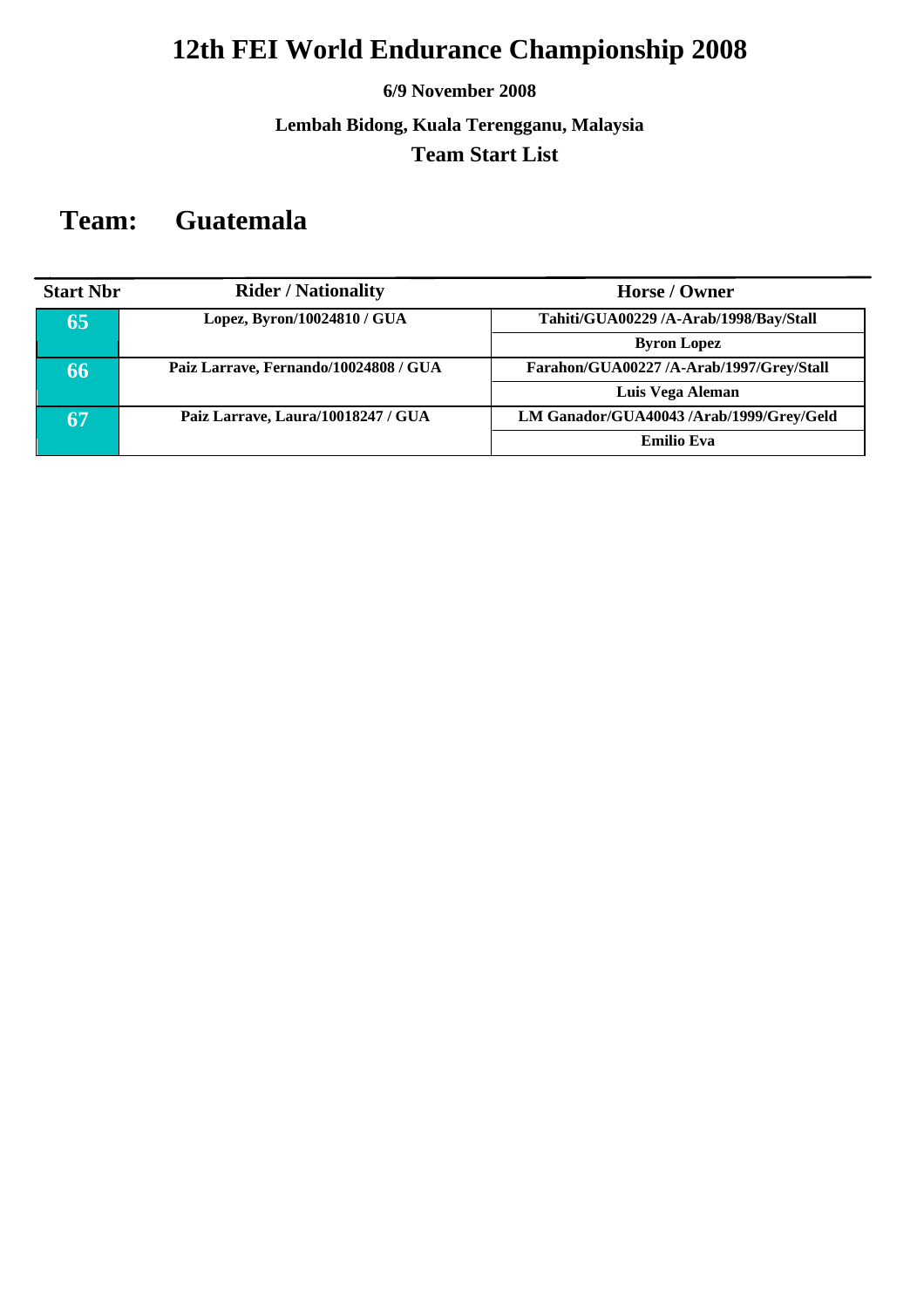### **6/9 November 2008**

**Lembah Bidong, Kuala Terengganu, Malaysia Team Start List** 

## **Team: Hungary**

| <b>Start Nbr</b> | <b>Rider / Nationality</b>       | Horse / Owner                              |
|------------------|----------------------------------|--------------------------------------------|
| 68               | Komjathy, Barbara/10036449 / HUN | Ezust Gepard/HUN40530 /Arab/2001/Grey/Geld |
|                  |                                  | <b>Csaba Mihok</b>                         |
| 69               | Odor, Eniko/10021503 / HUN       | Geza/HUN01490 /A-Euro/1995/Grey/Stall      |
|                  |                                  | <b>Lajos Odor</b>                          |
| 70               | Szebo, Laszlo/10018708 / HUN     | Sadek P/HUN40248 /Arab/1999/Chestnut/Stall |
|                  |                                  | Pelsonius E.C.                             |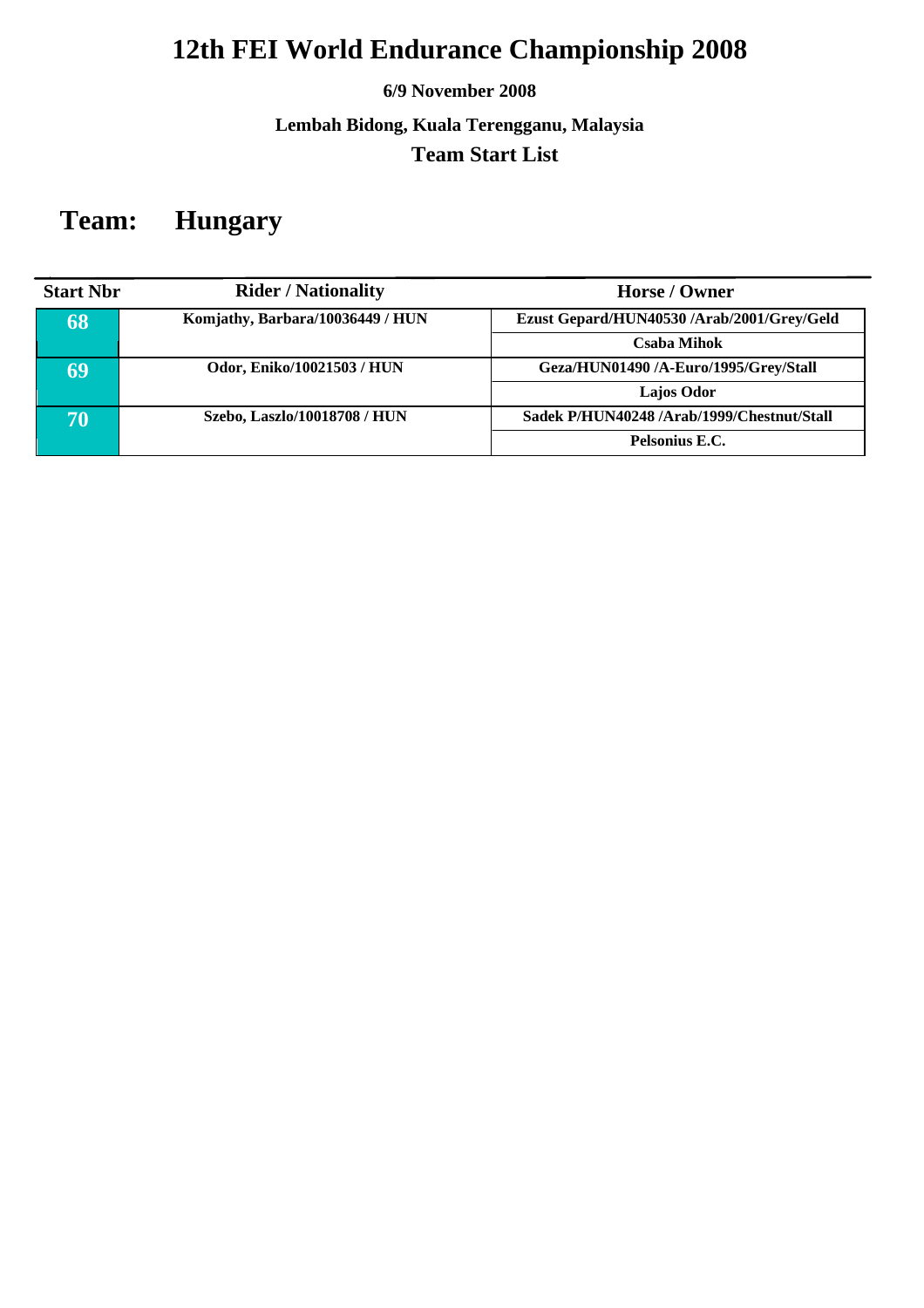### **6/9 November 2008**

### **Lembah Bidong, Kuala Terengganu, Malaysia Team Start List**

## **Team: Italy**

| <b>Start Nbr</b> | <b>Rider / Nationality</b>         | Horse / Owner                                 |
|------------------|------------------------------------|-----------------------------------------------|
| 71               | Catalano, Vincenzo/10025169 / ITA  | Parytet/ITA09250/Arab/1998/Grey/Stall         |
|                  |                                    | <b>Ungolo Teresa</b>                          |
| 73               | Garatti, Simona/10018127 / ITA     | Z'tadore Al Maury/ITA40762 /Arab/1996/CN/Mare |
|                  |                                    | Simona Garatti                                |
| 74               | Giacchero, Patrizia/10014543 / ITA | Locace/ITA41054 /./1999/Dun/Geld              |
|                  |                                    | <b>Gabriella Bordone</b>                      |
| 76               | Laliscia, Gianluca/10013935 / ITA  | Kohl/ITA09195/Arab/1995/Bay/Stall             |
|                  |                                    | Al Aasfa Ltd                                  |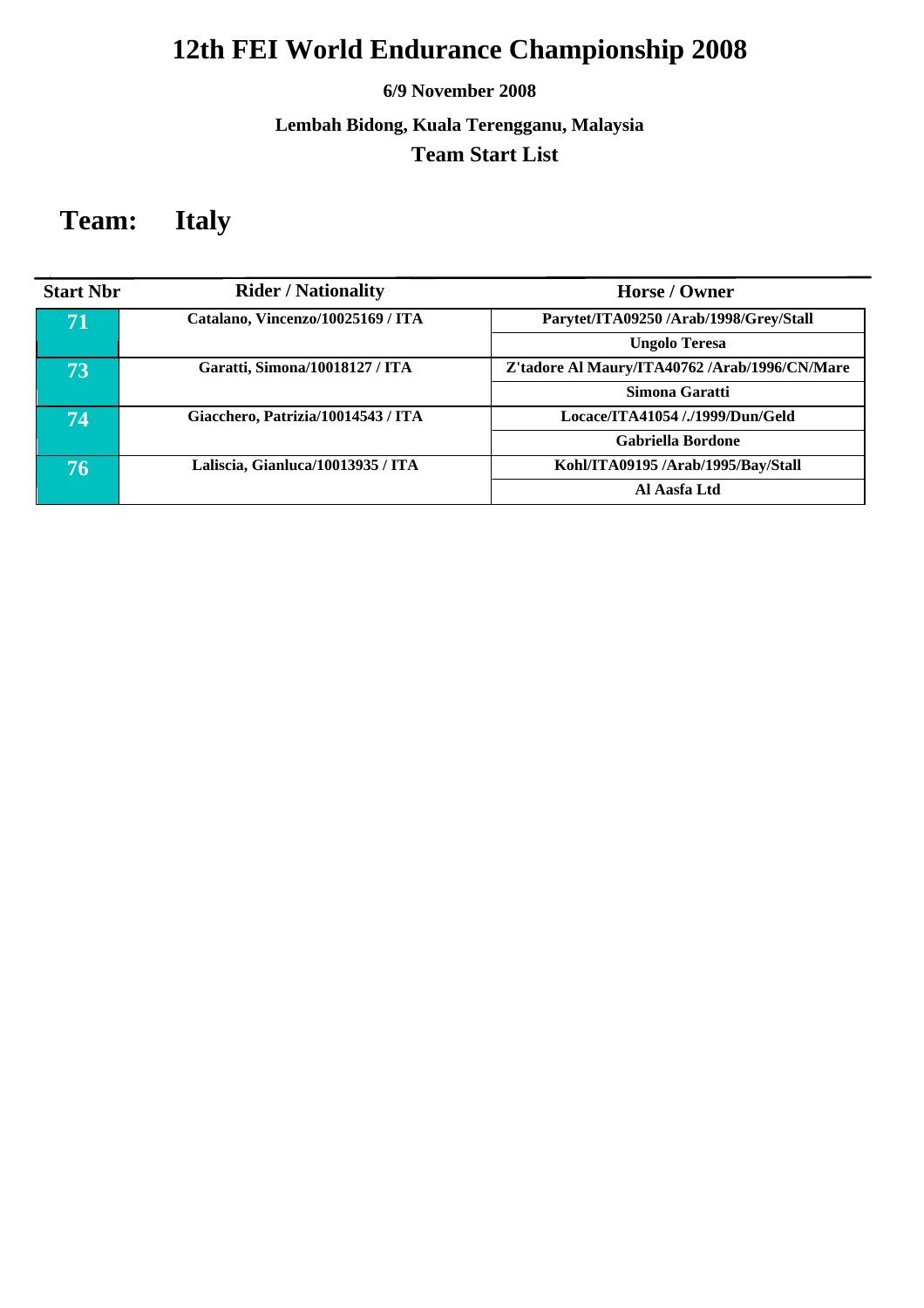### **6/9 November 2008**

### **Lembah Bidong, Kuala Terengganu, Malaysia Team Start List**

## **Team: Malaysia**

| <b>Start Nbr</b> | <b>Rider / Nationality</b>                      | Horse / Owner                                 |
|------------------|-------------------------------------------------|-----------------------------------------------|
| 10               | Mohd Noor, Rosdam/10038706 / MAS                | Janor Mamatembo/MAS40083 /Arab/1995/Grey/Mare |
|                  |                                                 | <b>TMKN</b>                                   |
| 11'              | Zainal Abidin, SPBYDP Tuanku Mizan/10024879/MAS | IbrahimPaschaLarzac/ESP03778/Ar/1996/Bay/Geld |
|                  |                                                 | <b>RTES</b>                                   |
| 28               | Isahak, Mohd Shuaib/10015277 / MAS              | Blue Branco/RSA40300 /P-Arab/1999/Grey/Geld   |
|                  |                                                 | <b>Royal Endurance Team of Bahrain</b>        |
| 121              | Ismail, Mohd Faizal/10018060 / MAS              | Edenfels Zephyr/EDE42920 /Arab/1997/Grey/Geld |
|                  |                                                 | <b>ISN</b>                                    |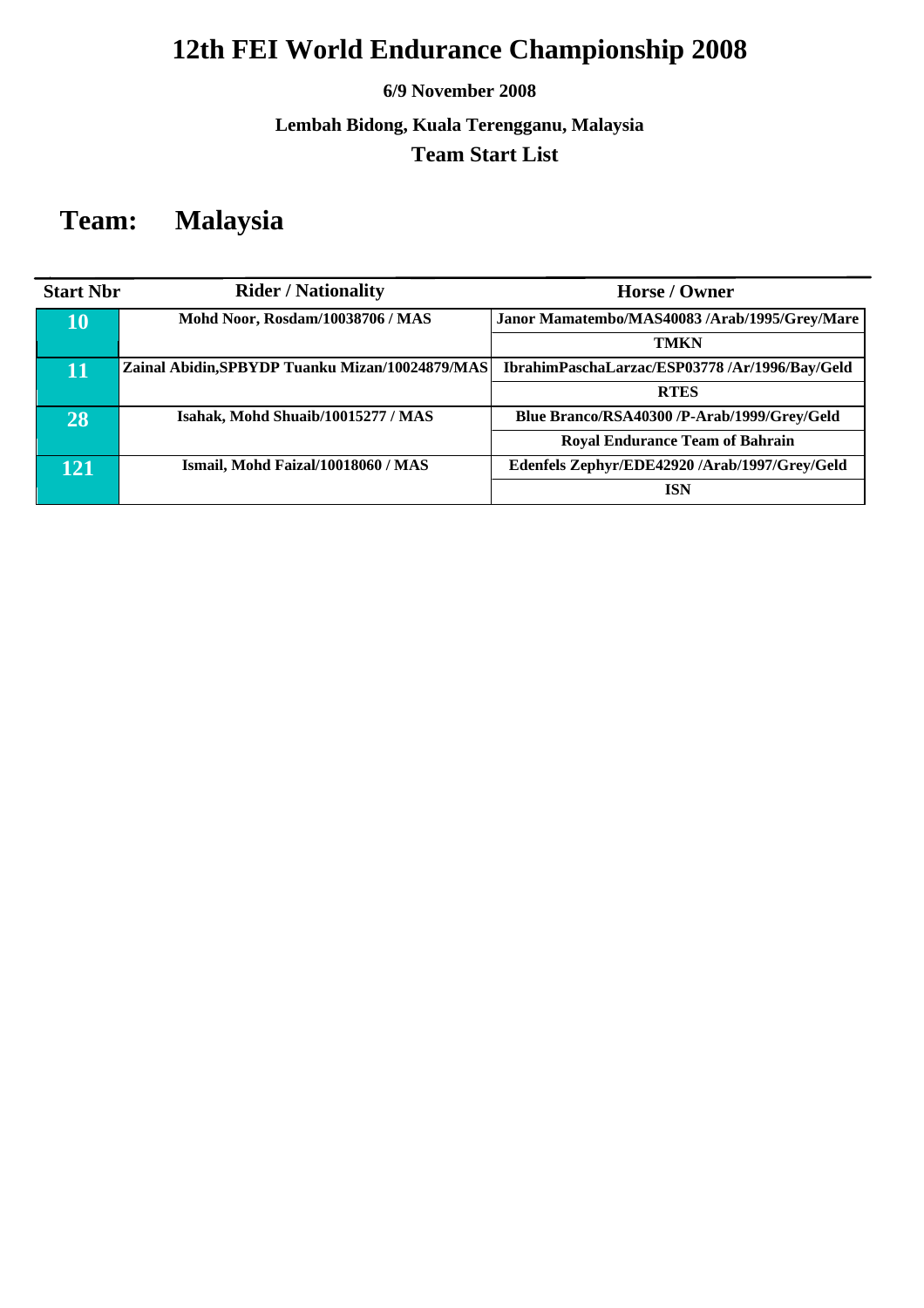### **6/9 November 2008**

**Lembah Bidong, Kuala Terengganu, Malaysia Team Start List** 

## **Team: Netherlands**

| <b>Start Nbr</b> | <b>Rider / Nationality</b>           | Horse / Owner                                |
|------------------|--------------------------------------|----------------------------------------------|
| 79               | Van Druenen, Lisette/10027065 / NET  | Escapade II/NED40113 /./1992/Grey/Geld       |
|                  |                                      | E.A.M. Van Druenen                           |
| 80               | Lam-Pimblett, Janet/10019114 / NET   | Bugainvilla/NED40938 /./1996/Black/Mare      |
|                  |                                      | J. Lam                                       |
| 81               | Lamsma-Sturrus, Anita/10013958 / NET | LaylaAraFrancina/NED06291 /Arab/1989/CN/Mare |
|                  |                                      | J.G.N. Pauw-Kraan                            |
| 82.              | Oudshoorn, Donna/10019108 / NET      | Karrimh/NED41244 /NRPS/1994/Chestnut/Geld    |
|                  |                                      | D.E.M. Oudshoorn                             |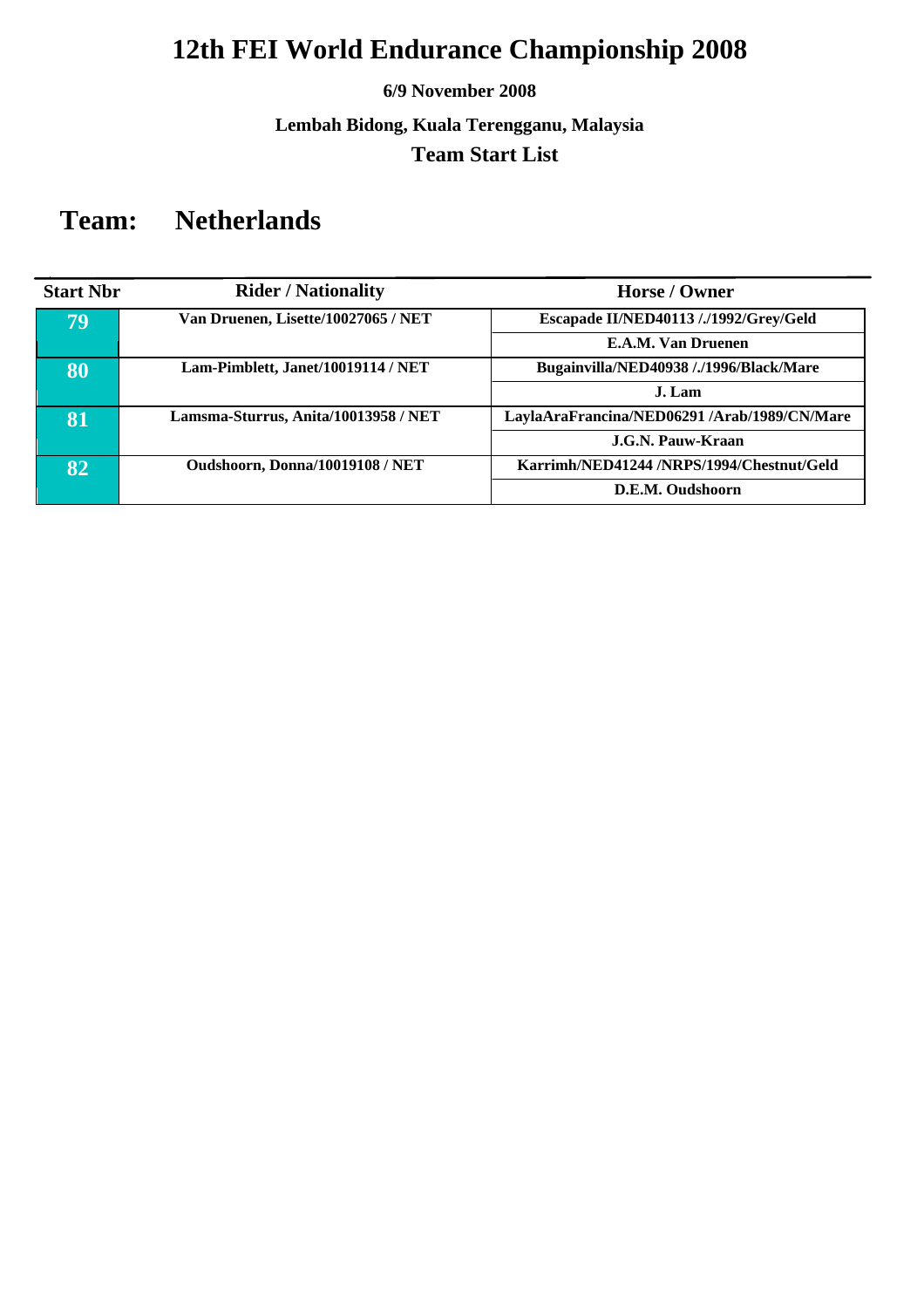### **6/9 November 2008**

### **Lembah Bidong, Kuala Terengganu, Malaysia Team Start List**

## **Team: Oman**

| <b>Start Nbr</b> | <b>Rider / Nationality</b>       | Horse / Owner                                 |
|------------------|----------------------------------|-----------------------------------------------|
| 86               | Al Balushi, Jamal/10035627 / OMA | Llion Du Fier/FRA10741 /Selle/1999/Grey/Geld  |
|                  |                                  | <b>Royal Cavalry Sultanate of Oman</b>        |
| 87               | Al Balushi, Sami/10035630 / OMA  | Luana De Lysa/OMA40022 /Arab/1999/Grey/Mare   |
|                  |                                  | <b>Royal Cavalry Sultanate of Oman</b>        |
| 88               | Al Fori, Mahmood/10035632 / OMA  | Kalifat Du Castel/GER41044 /Arab/1998/CN/Mare |
|                  |                                  | <b>Royal Cavalry Sultanate of Oman</b>        |
| 89               | Al Hashmi, Said/10035629 / OMA   | Katidj/FRA09782/Arab/1995/Grey/Geld           |
|                  |                                  | <b>Royal Cavalry Sultanate of Oman</b>        |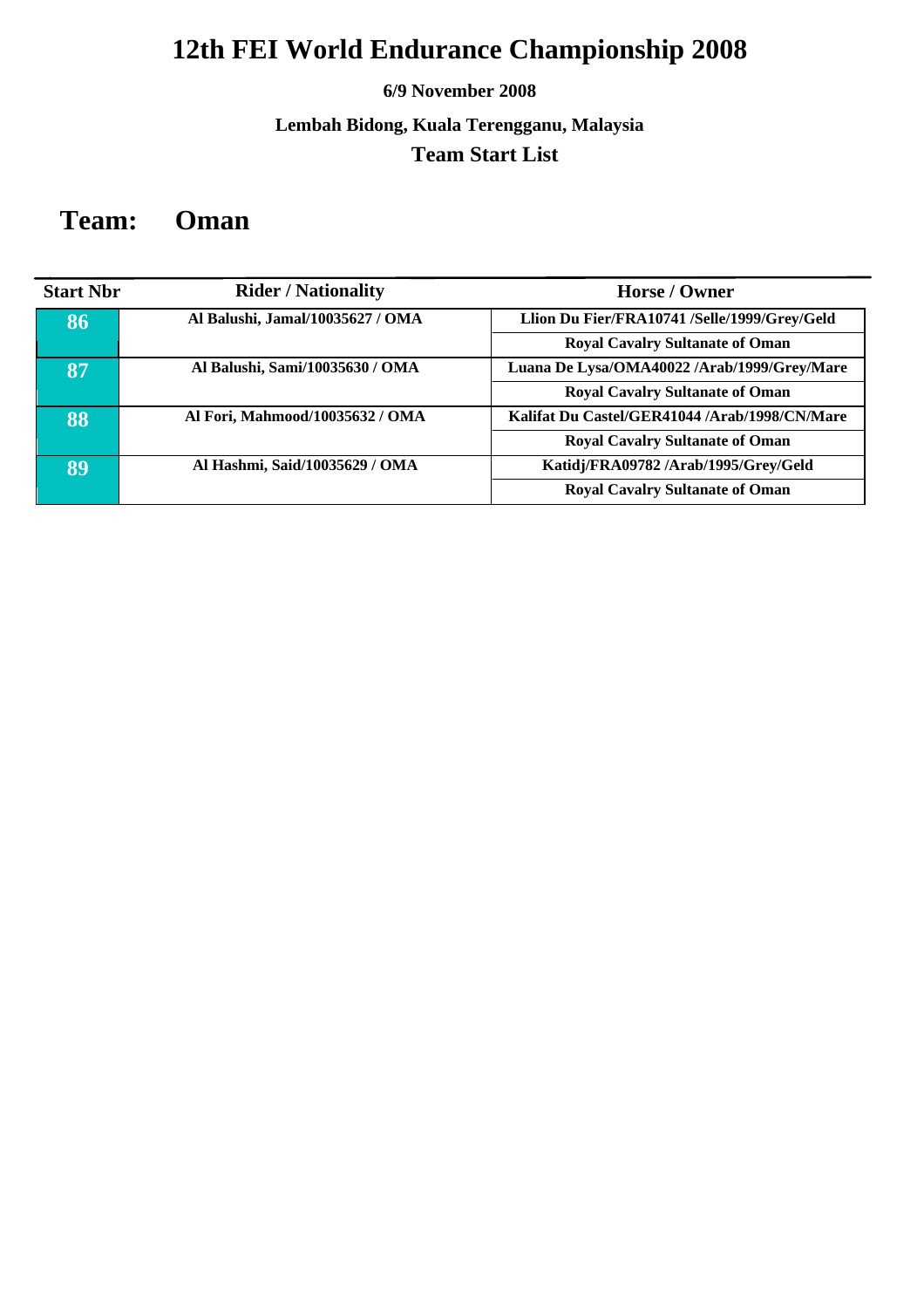### **6/9 November 2008**

### **Lembah Bidong, Kuala Terengganu, Malaysia Team Start List**

## **Team: Portugal**

| <b>Start Nbr</b> | <b>Rider / Nationality</b>          | Horse / Owner                                    |
|------------------|-------------------------------------|--------------------------------------------------|
| 90               | Cacheirinha, Filipe/10014057 / POR  | Papoila/POR01710/Arab/1996/Grey/Mare             |
|                  |                                     | <b>Ana Pinto Barbas</b>                          |
| 91               | Costa, Ana Margarida/10021314 / POR | Gozlane Du Somail/POR01727 /Selle/1994/Grey/Mare |
|                  |                                     | Josa Manuel Costa                                |
| $92^{\prime}$    | Pereira, Rui/10014675 / POR         | Canario/POR01379 /P-Arab/1995/Grey/Geld          |
|                  |                                     | Josa Maria Salvaa                                |
| 93               | Raposo, Joao/10014058 / POR         | Quinza/POR02338 /P-Arab/1997/Bay/Mare            |
|                  |                                     | Joao Serra Raposo                                |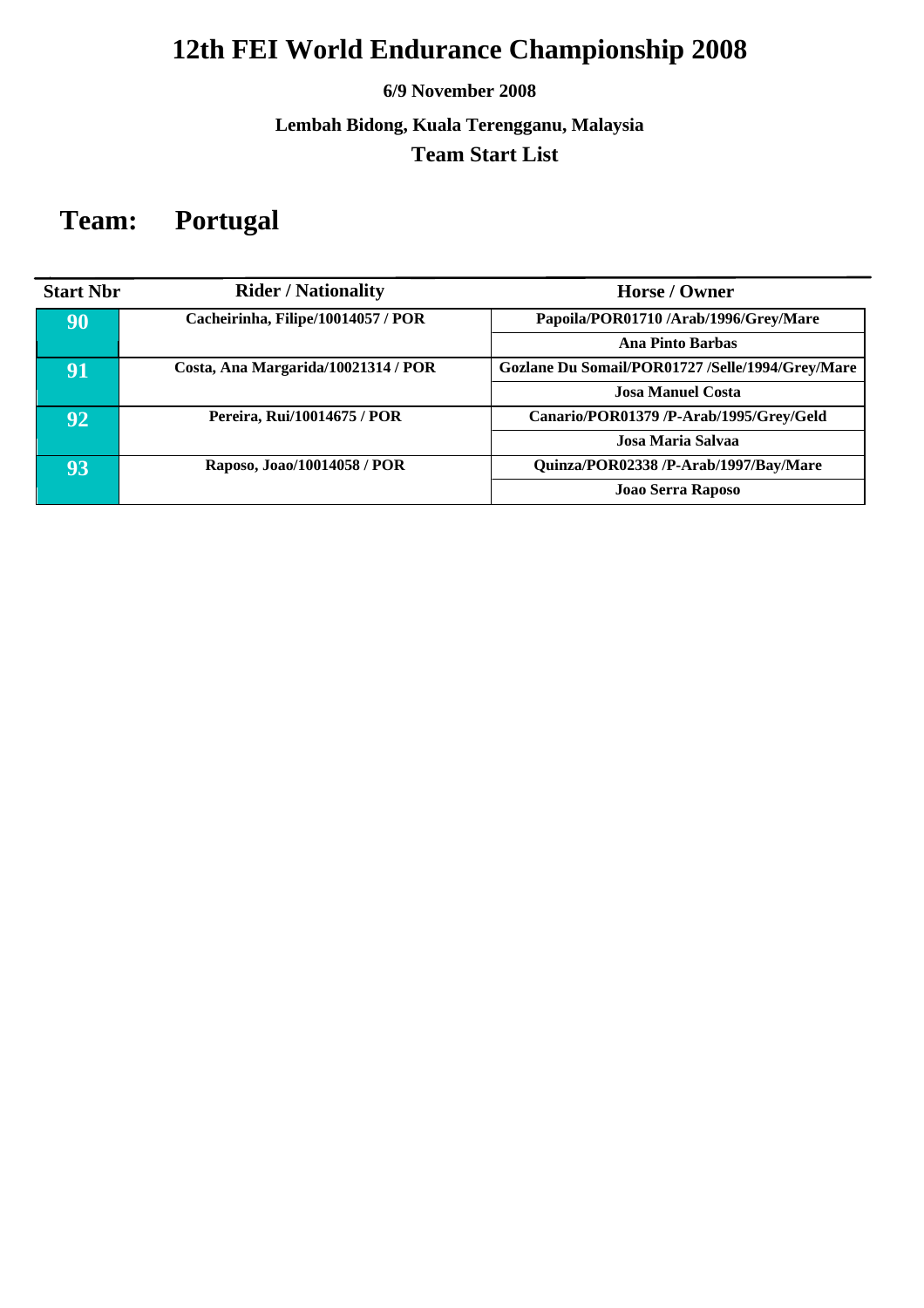### **6/9 November 2008**

### **Lembah Bidong, Kuala Terengganu, Malaysia Team Start List**

## **Team: Qatar**

| <b>Start Nbr</b> | <b>Rider / Nationality</b>             | Horse / Owner                                  |
|------------------|----------------------------------------|------------------------------------------------|
| 94               | Abugnaim, Faleh Nasser/10030717 / QTR  | Leonardo/FRA42703 /Arab/1999/Bay/Geld          |
|                  |                                        | Al Shaqab Endurance Team                       |
| 96               | Al Suwaidi, Mohd Sultan / QTR          | Lasan/FRA41807 /Ar/1999/Bay/Geld               |
|                  |                                        | Al Shaqab Endurance Team                       |
| 97               | Al Nuaimi, Khalid Sanad/10019626 / QTR | Ikbal/FRA42289 /Arab/1999/Grey/Mare            |
|                  |                                        | Al Shaqab Endurance Team                       |
| 99               | Beer, Atta Mohammed/10013979 / QTR     | EpsonDeLaBruiskaie/BEL11514 /P-A/1997/Bay/Geld |
|                  |                                        | Al Shaqab Endurance Team                       |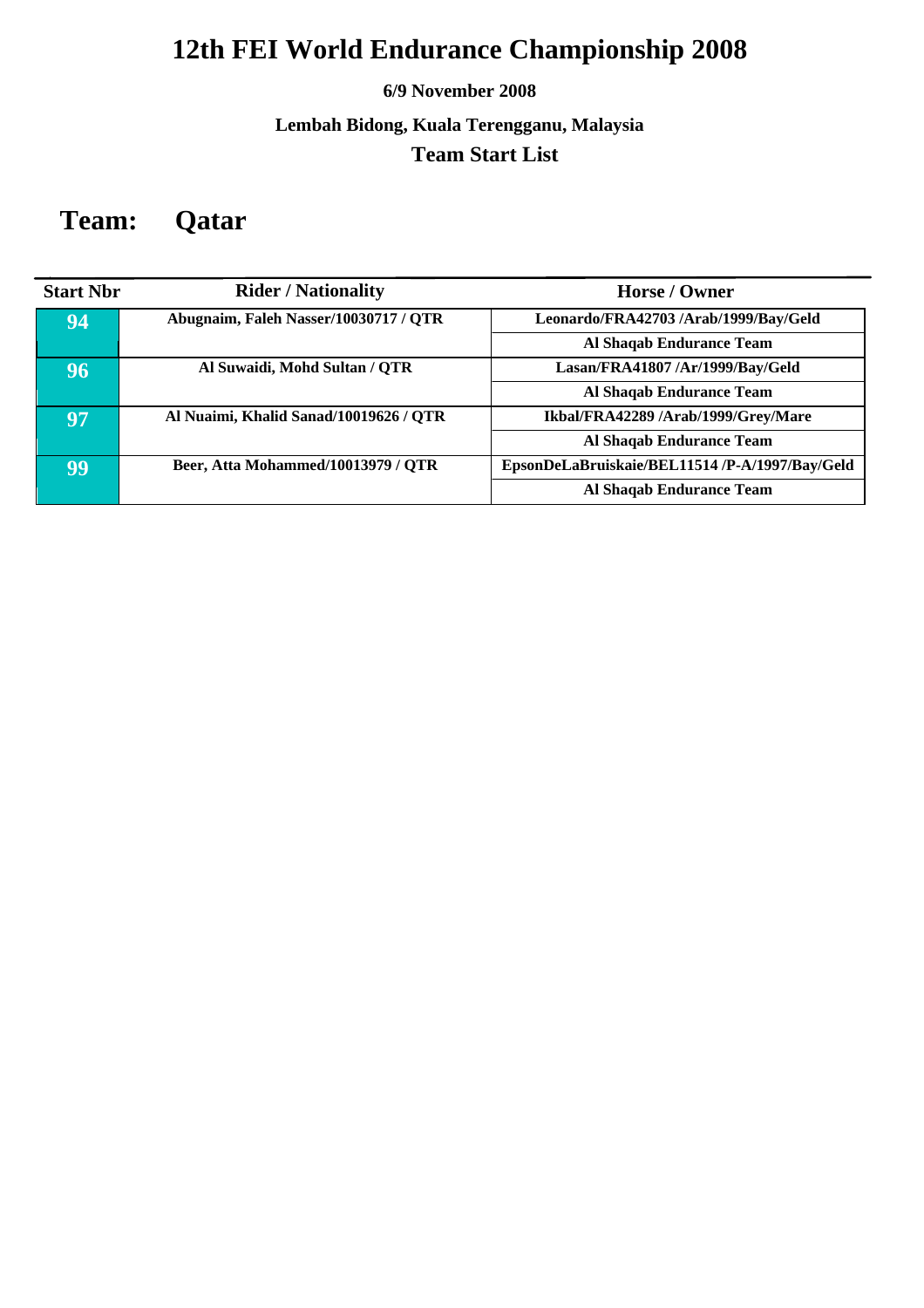### **6/9 November 2008**

**Lembah Bidong, Kuala Terengganu, Malaysia Team Start List** 

## **Team: South Africa**

| <b>Start Nbr</b> | <b>Rider / Nationality</b>            | Horse / Owner                                 |
|------------------|---------------------------------------|-----------------------------------------------|
| 103              | De Villiers, Gillese/10015318 / SAF   | Traka Crypton/RSA40367 /Arab/2000/Bay/Geld    |
|                  |                                       | <b>G</b> De Villers                           |
| 105              | Pretorius, Jenene/10015326 / SAF      | Ruby/RSA40258 /P-Arab/1999/Bay/Geld           |
|                  |                                       | Fabraka Arabians                              |
| 106              | Van Niekerk, Cornelius/10014704 / SAF | Ridasa Dr GBM/RSA40840 /P-Arab/2001/CN/Geld   |
|                  |                                       | <b>Jacob Hayward</b>                          |
| 107              | Van Niekerk, Thia/10019855 / SAF      | Izra Tendulkar/RSA40206 /Arab/1999/Grey/Stall |
|                  |                                       | Iaj Van Niekerk                               |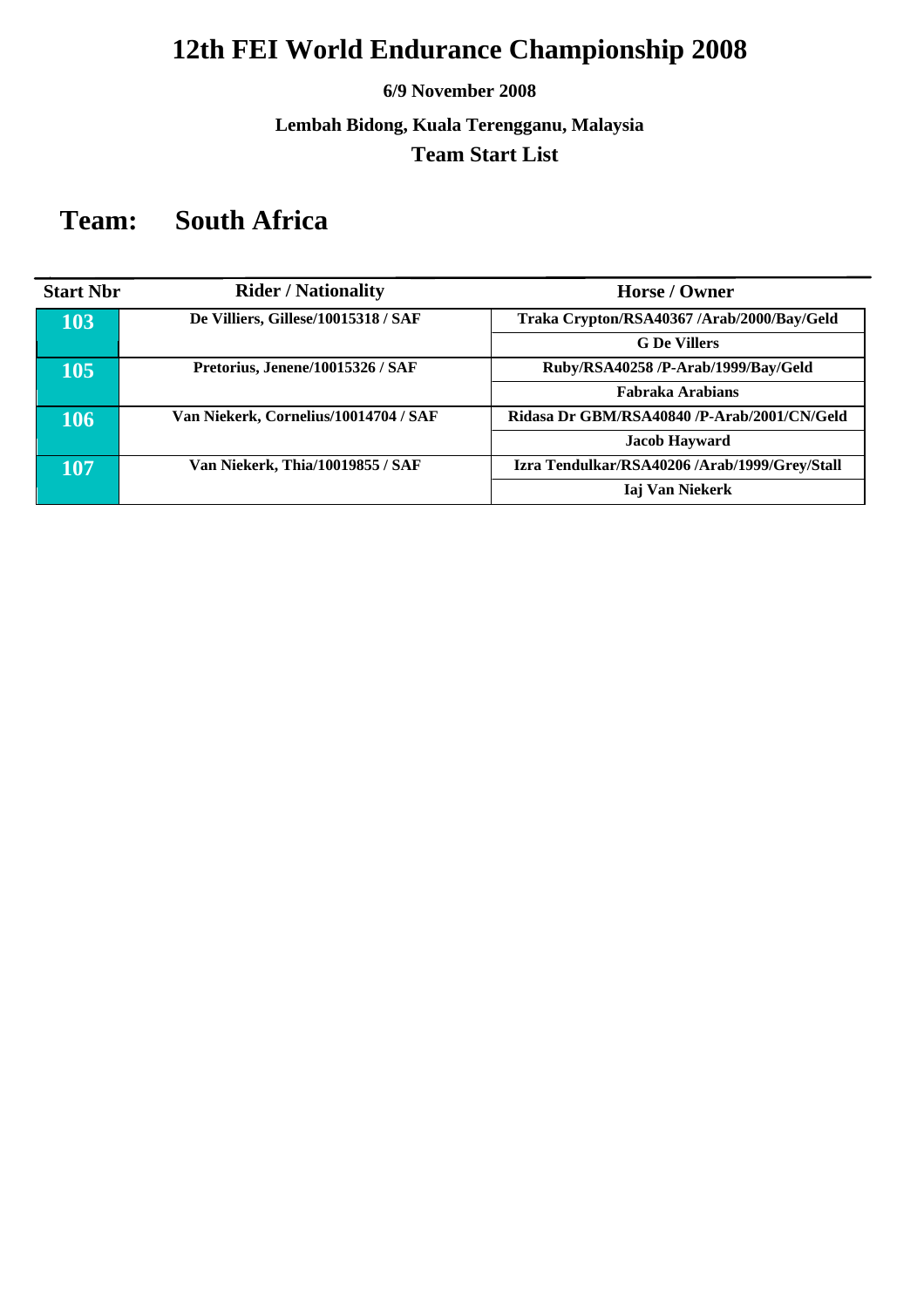### **6/9 November 2008**

### **Lembah Bidong, Kuala Terengganu, Malaysia Team Start List**

## **Team: Spain**

| <b>Start Nbr</b> | <b>Rider / Nationality</b>                    | Horse / Owner                                    |
|------------------|-----------------------------------------------|--------------------------------------------------|
| 108              | Alvarez Ponton, Maria Mercedes/10017916 / SPA | Nobby/FRA12995/Arab/1995/Bay/Geld                |
|                  |                                               | <b>Jumas Team</b>                                |
| 109              | Llorens Torres, Oriol/10043656 / SPA          | Ali Baraka/URU40187 /Arab/1999/Grey/Stall        |
|                  |                                               | <b>Josep Company</b>                             |
| 112              | Yebra Altimiras, Anna/10013887 / SPA          | Vanita Vint Vacora/ESP02900 /Arab/1995/Grey/Mare |
|                  |                                               | <b>Francesc Yebra</b>                            |
| 113              | Zabalua Dorronsoro, Jon/10019609 / SPA        | IO/FRA10711 /./1993/Bay/Mare                     |
|                  |                                               | Jesus Maria Zabalua Otegi                        |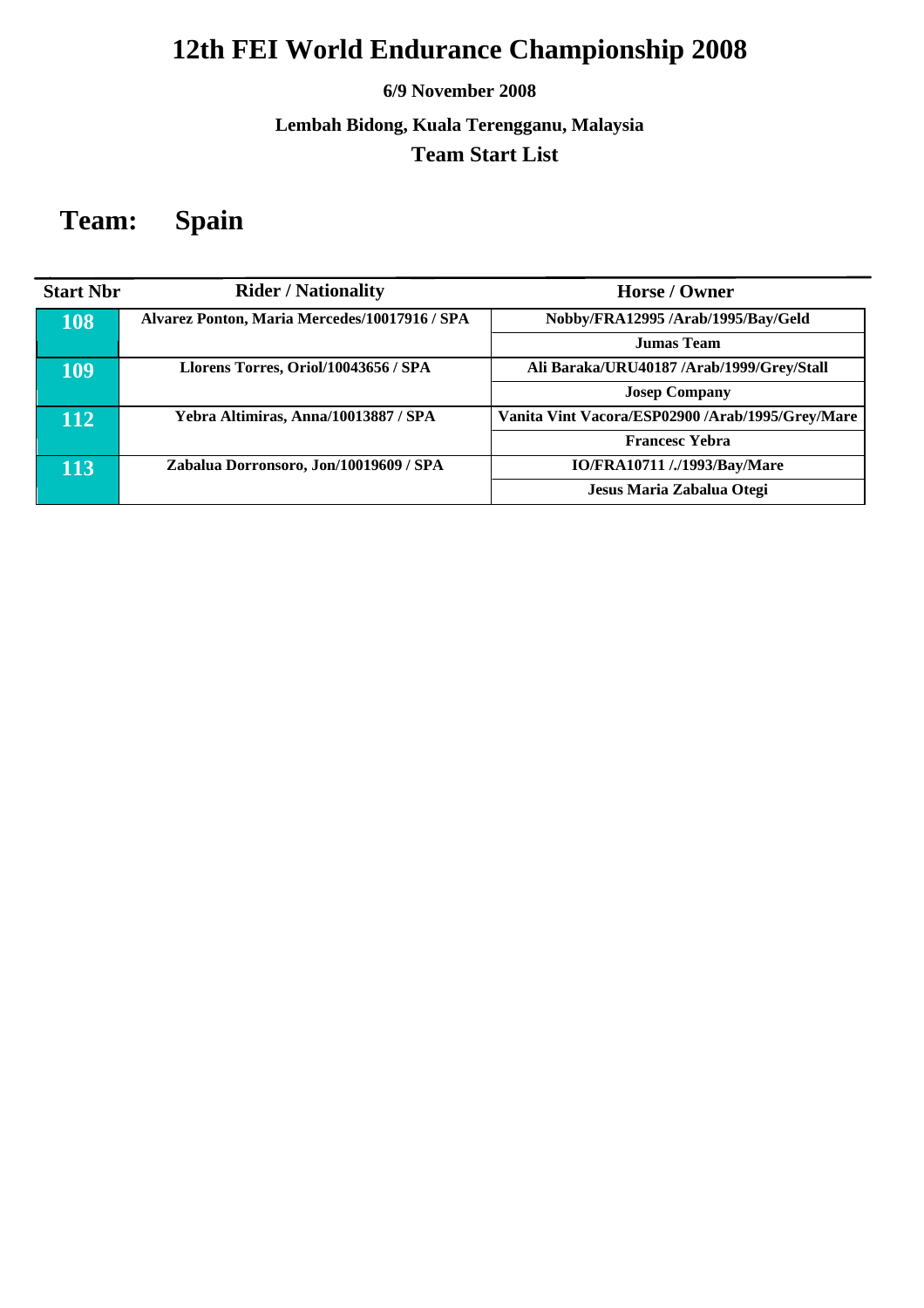### **6/9 November 2008**

### **Lembah Bidong, Kuala Terengganu, Malaysia Team Start List**

## **Team: UAE**

| <b>Start Nbr</b> | <b>Rider / Nationality</b>                 | Horse / Owner                                                                                  |
|------------------|--------------------------------------------|------------------------------------------------------------------------------------------------|
| $\mathbf 6$      |                                            | AlMaktoum, HH Sh Majid Bin Mohd/10014773 / UAE SpendaCrestKamouflage/UAE01813 /Ar/1997/CN/Geld |
|                  |                                            | Al Aasfa Ltd                                                                                   |
| 118              | Ali Subose, Mohd Ahmad/10028065 / UAE      | Koum Des Jamets/FRA12569 /Arab/1998/CN/Geld                                                    |
|                  |                                            | Al Aasfa Ltd                                                                                   |
| 119              | Bin Huzaim, Abdulla Thani/10032533 / UAE   | Castlebar Kadeen/AUS01654 /Arab/1997/Grey/Mare                                                 |
|                  |                                            | Al Aasfa Ltd                                                                                   |
| 120              | Bin Shafya, Mubarak Khalifa/10014780 / UAE | Zakah Zahara/UAE01535 /Arab/1996/Grey/Geld                                                     |
|                  |                                            | Al Aasfa Ltd                                                                                   |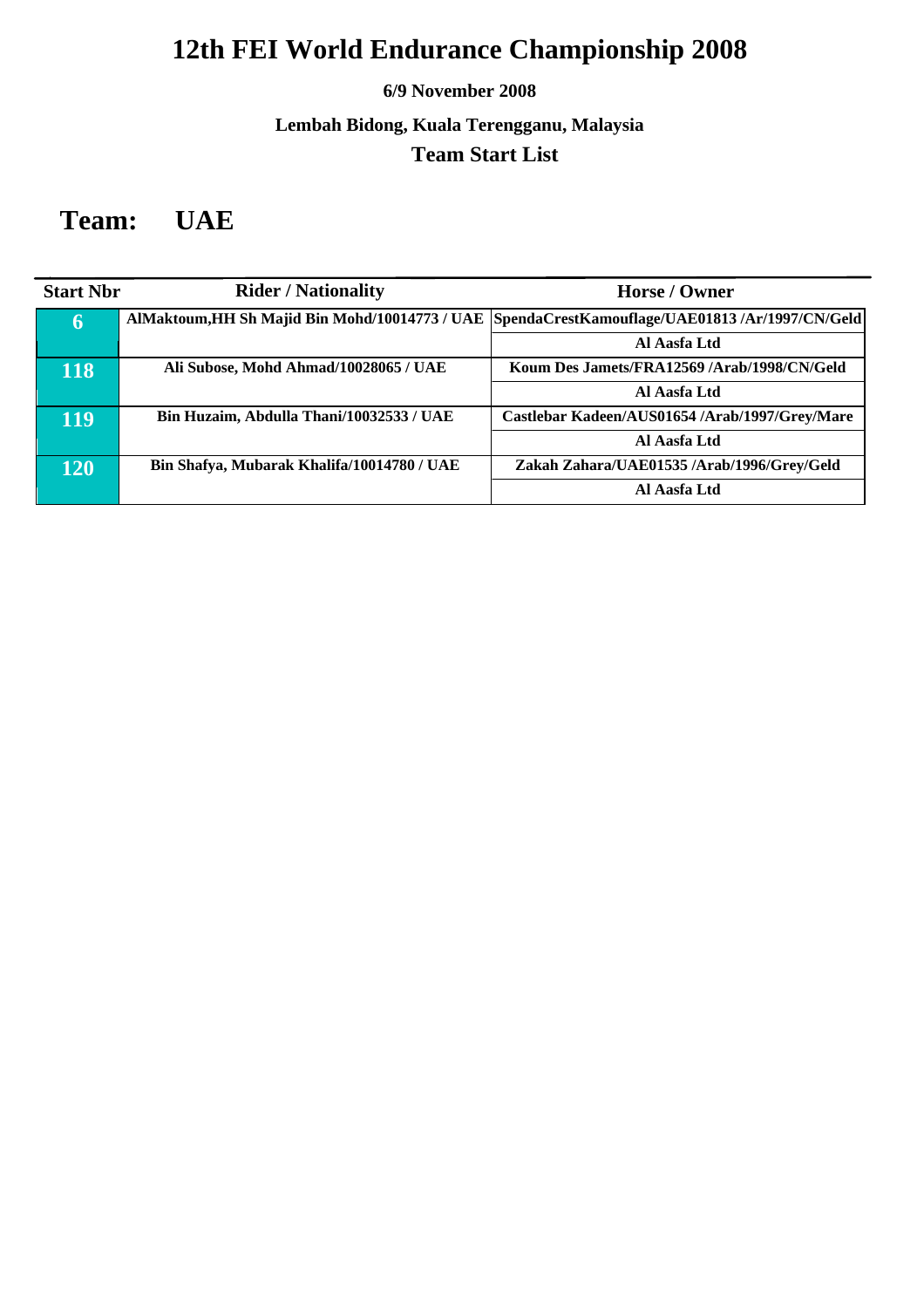### **6/9 November 2008**

### **Lembah Bidong, Kuala Terengganu, Malaysia Team Start List**

## **Team: USA**

| <b>Start Nbr</b> | <b>Rider / Nationality</b>          | Horse / Owner                                   |
|------------------|-------------------------------------|-------------------------------------------------|
| 122              | Brunjes, Kathy/10021149 / USA       | Theatric/USA40137/Arab/1998/Chestnut/Geld       |
|                  |                                     | <b>Katherine J. Brunjes</b>                     |
| 124              | Dell, Cheryl/10020121 / USA         | Reason To Believe/USA40234 /Arab/1998/Grey/Geld |
|                  |                                     | <b>Cheryl K. Dell</b>                           |
| 126              | Sleeper, Margaret M,/10014020 / USA | Syrocco Reveille/USA41611 /Arab/2000/Bay/Mare   |
|                  |                                     | <b>Margret Sleeper</b>                          |
| 127              | Worthington, Janice/10014023 / USA  | Golden Lightning/USA41820 /Arab/2000/Grey/Geld  |
|                  |                                     | <b>Janice Worthington</b>                       |